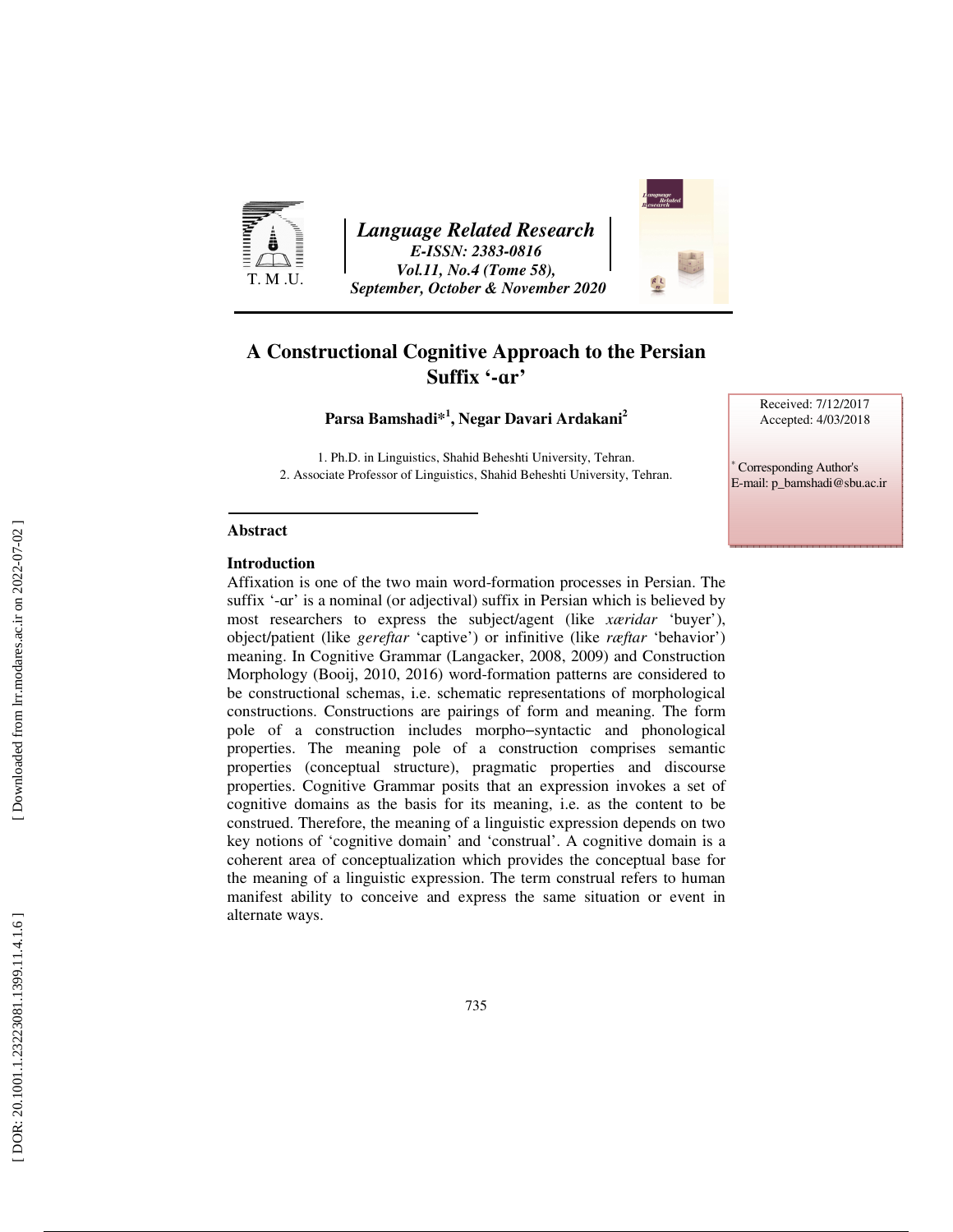

Purpose: The present research aims to explore the suffix '-ar' within the framework of Cognitive Grammar and Construction Morphology and tries to identify its various constructional schemas and subschemas. Furthermore, it attempts to investigate cognitive domains that underlie the meaning of each subschemas and to analyze the role of construal in formation of each subschemas.

**Study questions**: the study questions are: (1) what are constructional schemas and subschemas of the suffix '- ɑr' and how is hierarchical relationships among them?

(2) What cognitive domain(s) underlie the meaning of each subschema?

(3) Which cognitive processes do play determinant role in formation of these (sub) schemas?

**Methodology**: Empirically, the paper adopts corpus-based method and theoretically, it adopts cognitive and construction-based approach. The data include a corpus of 38 derivational words having the suffix '- ɑr' extracted from the authors own morphological corpus (including more than 10000 complex words) and Farhang-e Zansoo (Keshani, 1993).

Analysis: Analysis of research data showed that derivatives of the suffix '- ar' belong to different constructional schemas. The schematic-constructional network of the suffix '- ɑr' is represented in Figure 1. As is shown in the figure, '- ɑr' appears in six different subschemas, in five of which the base of derivation is past stem of a verb while in the other the base is a noun. The conceptual base of the five subschemas that have a verb stem as their base is the cognitive domain of 'processes. The difference among these subschemas is that each subschema profiles a different aspect of the conceptual base. In other words, the difference among them is due to the key notion of 'profiling'. In the subschema with a noun as the base of derivation, the conceptual base is the cognitive domain of 'relation'.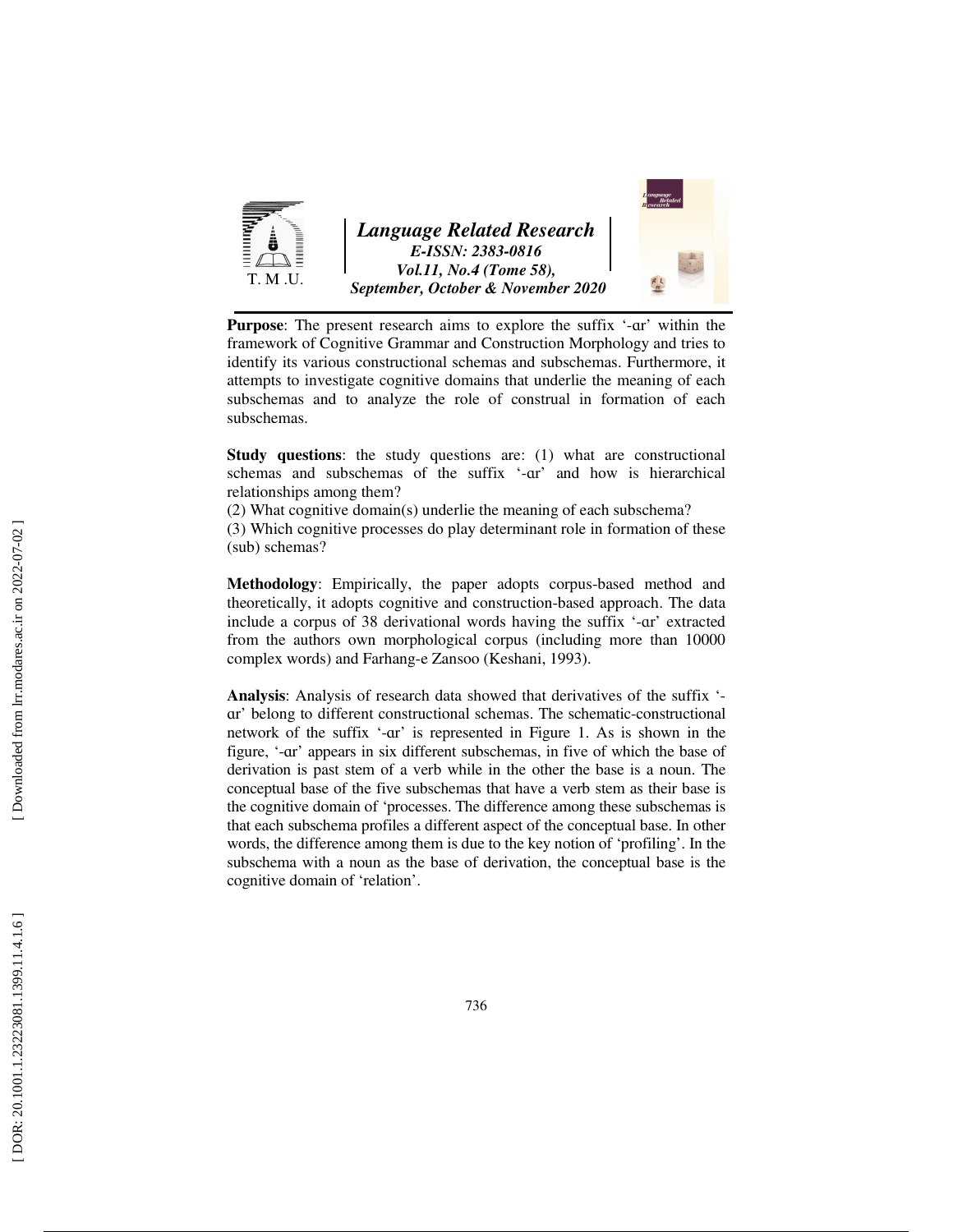



Figure 1: The schematic-constructional network of the suffix '-ar' in Persian

**Conclusion**: Results of the study show that the suffix '- ɑr', which is added to past stems of verbs or nouns, can appear in six different constructional subschemas to indicate the cognitive domains of process, agenthood, aspect and relation. These subschemas are:

1)  $\leq$ [[x]<sub>(Vpast)i</sub> -ar]<sub>Nj</sub>  $\leftrightarrow$  [The human agent who perform the process of SEM<sub>i</sub>]<sub>j</sub>> 2)  $\leq$ [[x]<sub>(Vpast)i</sub> -ar]<sub>Nj</sub>  $\leftrightarrow$  [The non-human agent (or instrument) which perform the process of  $SEM_i$ ]<sub>j</sub>>

3)  $\leq$ [[x]<sub>(Vpast)i</sub> -ar]<sub>Nj</sub>  $\leftrightarrow$  [The act of doing the process of SEM<sub>i</sub>] $\geq$ 

4)  $\leq [[x]_{(Vpast)i} - ar]_{Nj} \leftrightarrow [The result of the process of SEM<sub>i</sub>]$ 

5)  $\leq$ [[x]<sub>(Vpast)i</sub> -ar]<sub>Aj</sub>  $\leftrightarrow$  [The property of being affected by the process of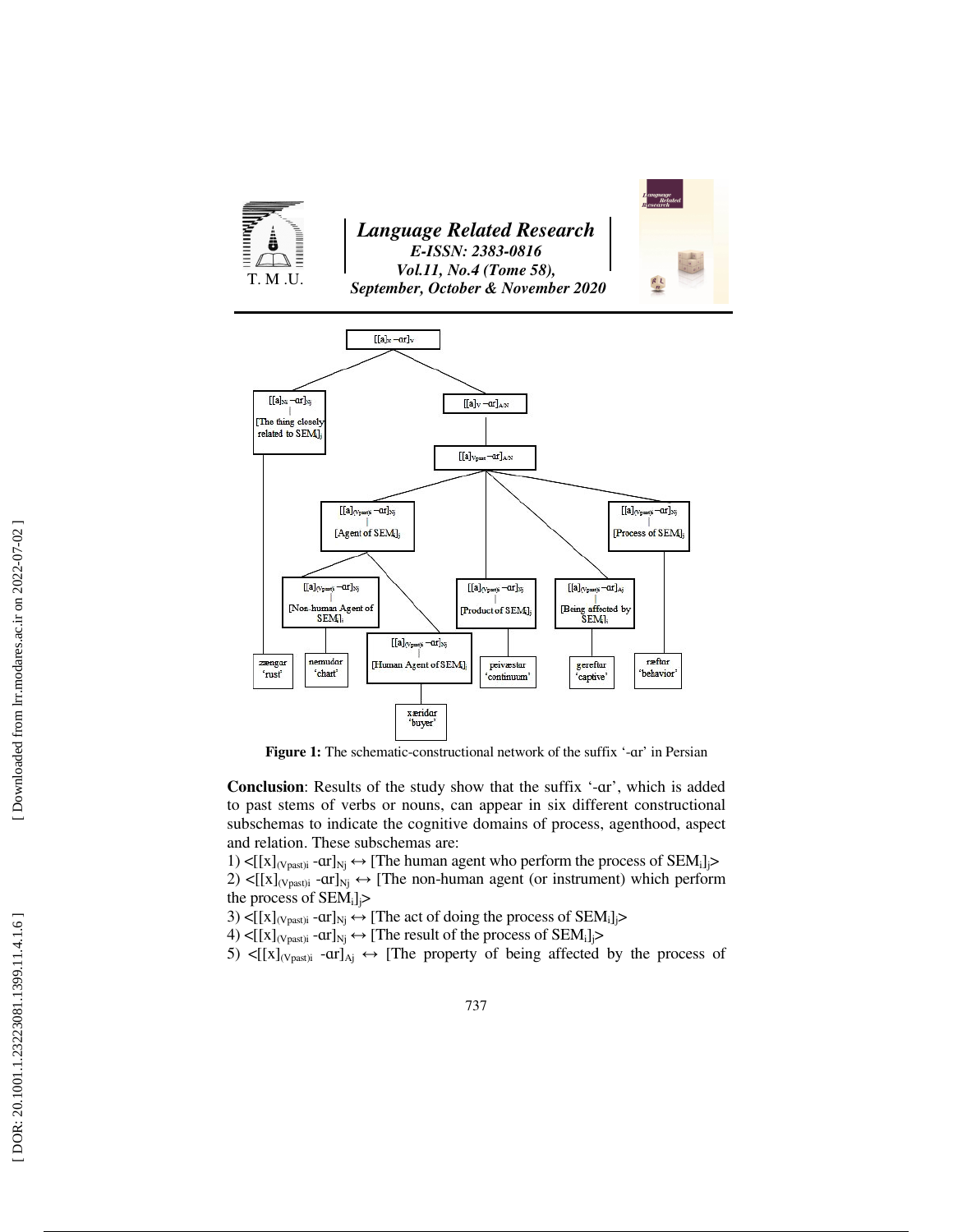

 $SEM_i]_j$ >

6)  $\leq$   $[x]_{\text{Ni}}$  -ar $]_{\text{Nj}} \leftrightarrow$  [The thing closely related to SEM<sub>i</sub>] $>$ 

The findings reveal that the cognitive process of 'construal' and especially its two aspects of 'profiling' and 'specification' have a determinant role in the formation of these constructional subschemas.

**Keywords:** Persian suffix '- ɑr', Construction Morphology, cognitive grammar, derivational suffix, affixation.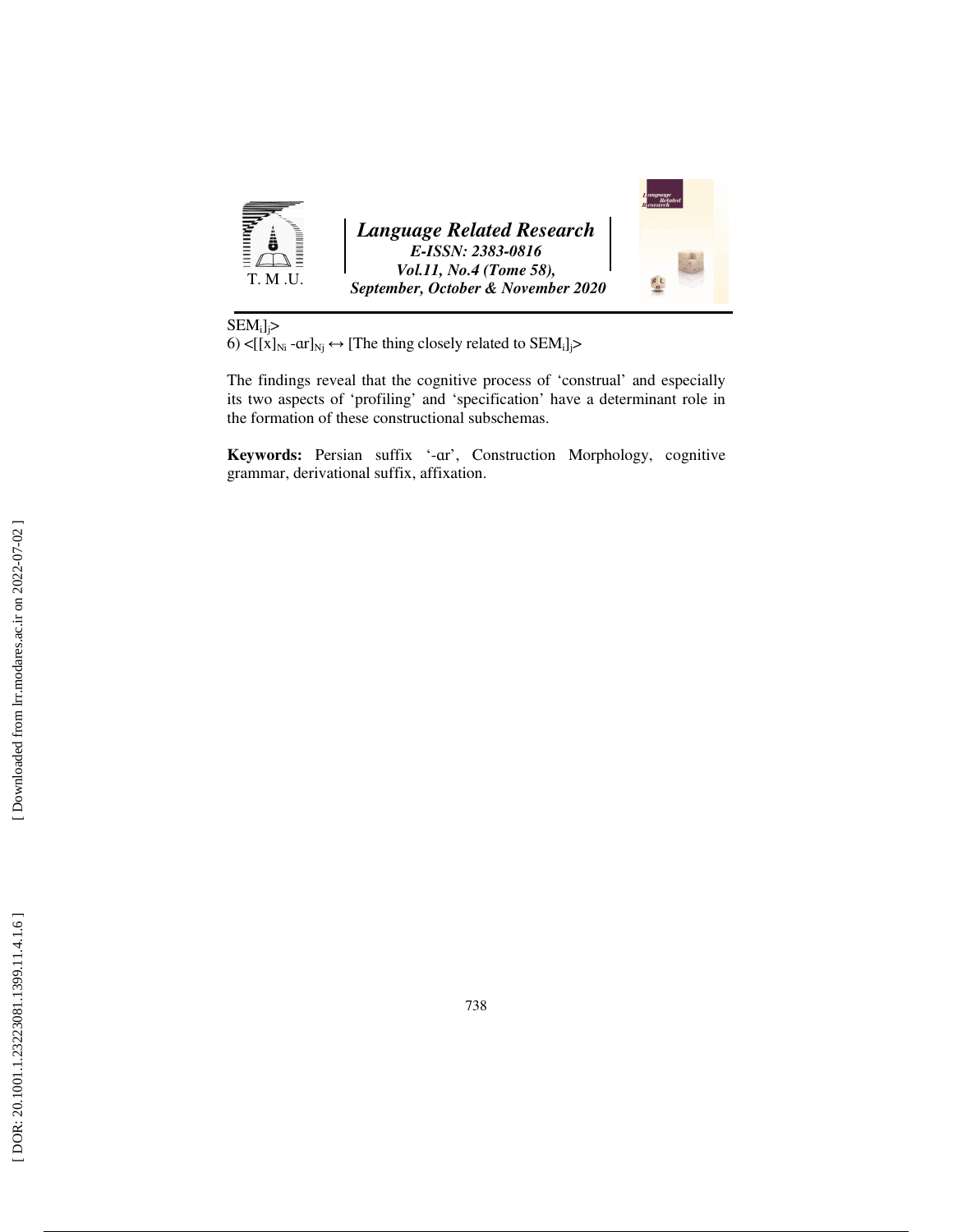

## رويكردى ساختى ــ شناختى به پسوند «– ار» ز در بان فارسي

پارسا بامشادی'\*، نگار داوری اردکانی'

 1. دكتري گروه زبانشناسي، دانشگاه شهيد بهشتي، تهران، ايران. . دانشيار گروه زبانشناسي، دانشگاه شهيد بهشتي، تهران، ايران. 2

دريافت: ٩٦/٠٩/١٦ ) هندرش: ٩٦/٠٩/١٦

### چكيده

پسوند «- ار» يكي از پسوندهاي اسمساز (و گاه صفتساز) زبان فارسي است كه به باور بيشتر پژوهشگراني كه تا به امروز دربارة آن مطالعه كردهاند داراي معناهاي فاعلي، مصدري و مفعولي است. در پژوهش پيشرو اين پسوند را از ديدگاه دستور شناختي لانگاكر (2009 2008,) و نظرية ساختواژة ساختي بوي (2016 2010, ) مورد بررسي قرار داده و كوشيدهايم تبييني شناختي و ساختبنياد از اين پسوند و كاربردهاي آن ارائه دهيم. اين پژوهش از لحاظ تجربي (يعني روش گردآوري دادهها) پيكرهبنياد و از لحاظ نظري (يعني روش و چارچوب تحليل) مبتني بر رويكرد شناختي و ساختبنياد است. دادههاي پژوهش دربرگیرندهٔ ۳۸ واژهٔ مشتق ساختهشده با پسوند «- ار» است كه از پیكرهٔ ساختواژي خود نگارندگان (شامل بيش از ده هزار واژة مشتق و مركب فارسي) و فرهنگ زانسو گردآوري شده است. يافتههاي پژوهش گوياي آن است كه اين پسوند در پنج زيرطرحوارة ساختي متفاوت بهكار ميرود و با پيوستن به ستاك گذشته و اسم، قلمروهاي شناختي فرايند، كنشگري، نمود و رابطه را بيان ميكند. اين يافتهها همچنين نشان ميدهد كه فرايند شناختي «بريافت» و بهويژه دو جنبهٔ مهم ان شامل برنمايي و مشخصسازي، نقش تعيينكنندهاي در شكلگيري زيرطرحوارههاي مربوط به پسوند «-ار» دارد.

**واژههای کلیدی**: پسوند «–ار»، صرف ساختی، دستور شناختی، پسوند اشتقاقی، وندافزایی.

ــــــــــــــــــــــــــــــــــــــــــــــــــــــــــــــــــــــــــــــــــــــــــــــــــــــــــــــــــــــــــــــــــــــــــ

E-mail: p\_bamshadi@sbu.ac.ir :مقاله مسئول نويسندة\*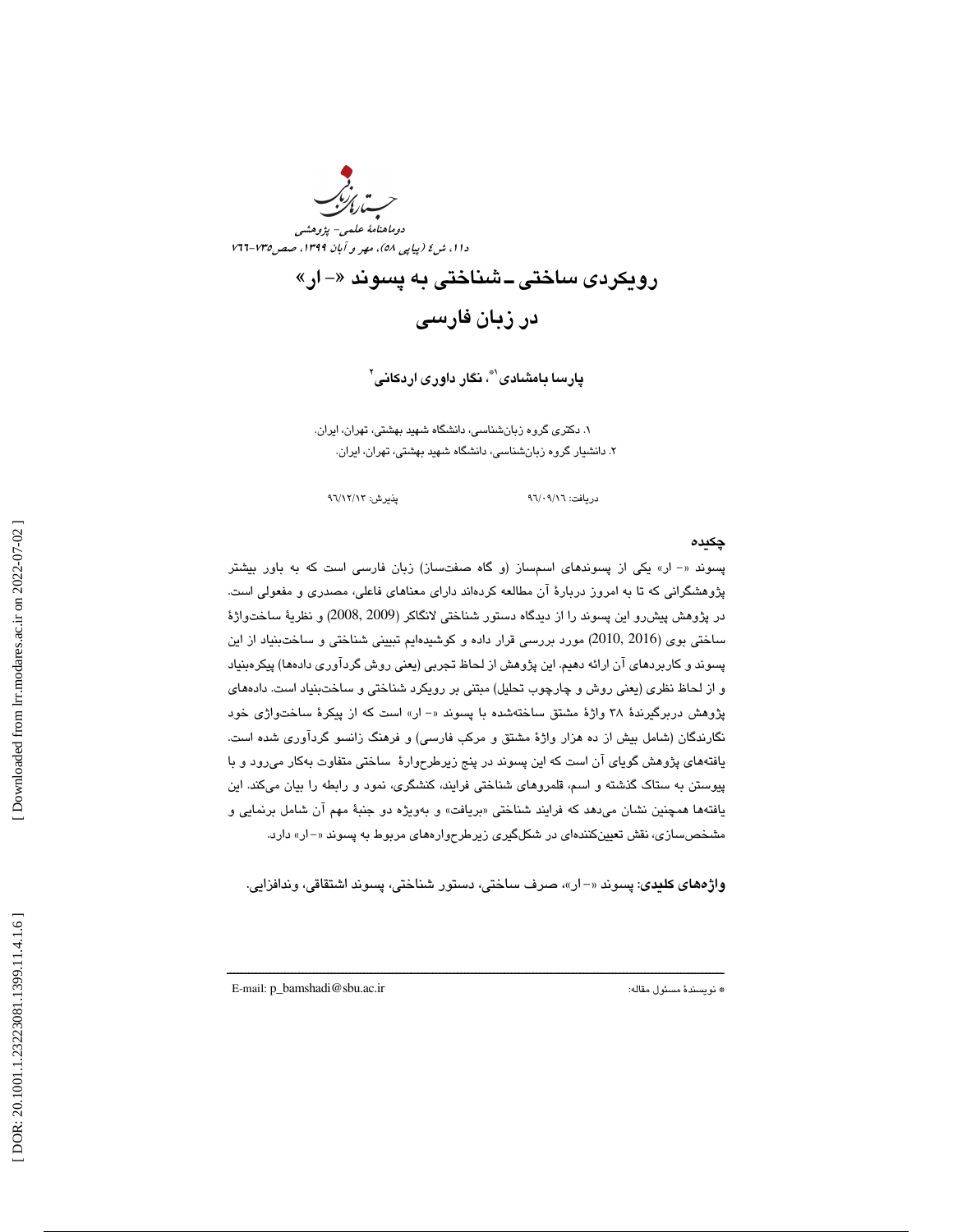پارسا بامشادی و همكار رويكردي ساختی ـ شناختی به... انتخ<br>پارسا بامشادی و همكار رويكردي به است.<br>پارسان به استان به استان به استان به استان به استان به استان به استان به استان به استان به استان به استان به ا

### . مقدمه 1

ندافزايي يكي از فرايندهاي اصلي و بسيار پركاربرد واژهسازي در زبان فارسي است و اين و زبان با برخورداري از دهها پيشوند و پسوند اشتقاقي توانايي و امكانات زيادي براي ساختن واژههاي مشتق و بيان معاني گوناگون به كمک اين وندها دارد. پسوند «– ار» يكي از پسوندهاي اسمساز (و گاه صفتساز) زبان فارسي است كه به باور بيشتر پژوهشگراني كه تا به امروز دربارهٔ آن مطالعه كردهاند داراي معناهاي فاعلي، مصدري و مفعولي است. با اين حال، همانگونه كه در بخش پيشينة پژوهش (بخش دوم مقاله) خواهيم ديد، بهرغم فراواني نسبي پژوهشهايي كه دربارهٔ پسوندهاي اشتقاقي زبان فارسي و بهطور مشخص دربارهٔ پسوند «– ار» انجام شده، تاكنون بررسي دقيق و فراگيري درخصوص جنبههاي شناختي اين پسوند انجام نگرفته است و بررسي اين پسوند با رويكرد شناختي ميتواند گوشههاي پنهاني از گسترهٔ مفهومی آن را روشن سازد. در پژوهش پیشررو به واکاوی پسوند «– ار» با رویکردی شناختي و ساختبنياد بر پاية دو نظرية دستور شناختي (2009 2008, ,Langacker (و ساختواژة ساختي (2016 2010, ,Booij (ميپردازيم و ميكوشيم تبييني فراگير از كاركردهاي معنايي و شناختي اين پسوند به دست دهيم. اين پژوهش از لحاظ تجربي (يعني روش گردآوري دادهها) پژوهشي پيكرهبنياد است و دادههاي آن شامل ٣٨ واژهٔ مشتق داراي پسوند «– ار» است كه از پيكرة ساختواژي خود نگارندگان (شامل بيش از ده هزار واژة مشتق و مركب فارسي) و نيز فرهنگ زانسو (كشاني، 1372) استخراج شدهاند. از لحاظ نظري (يعني روش و چارچوب تحليل) مبتني بر رويكرد شناختي و ساختبنياد است. پرسشهاي اصلي پژوهش عبارتاند از: ۱) طرحوارهها و زیرطرحوارههای ساختی مربوط به پسوند «– ار» كداماند و رابطهٔ شبکهای و پایگانی میان انها چگونه است؟ ۲) هر (زیر)طرحواره با چه قلمروهای شناختی در ارتباط است؟ ۳) كدام فرايند(هاي) شناختي نقش تعيينكننده در شكلگيري اين زيرطرحوارهها دارند؟

اين مقاله داراي پنج بخش است كه در بخش دوم مروري بر پيشينة پژوهشهاي انجامشده دربارهٔ پسوند «– ار» خواهیم داشت. در بخش سوم به معرفي پايگاه نظري پژوهش و برخي از مهمترين مفهومهاي كليدي در دستور شناختي و ساختواژهٔ ساختي پرداخته خواهد شد. بخش چهارم به واكاوي پسوند «- ار» در چارچوب ساختواژهٔ ساختي شناختي ميپردازد.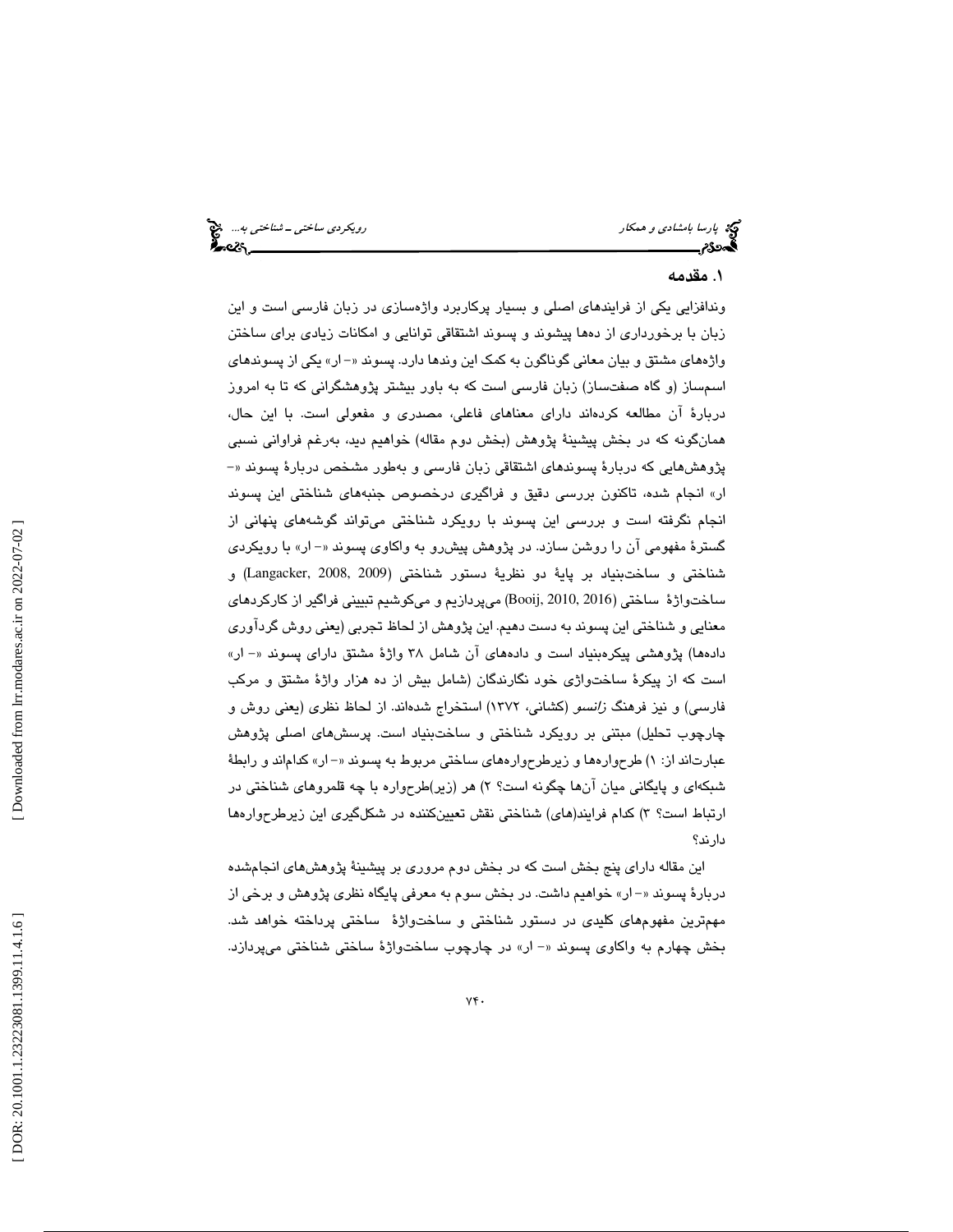سرانجام در بخش پنجم نتيجهگيري و يافتههاي پژوهش ارائه خواهد شد .

### . پيشينة تحقيق 2

تاكنون در نوشتههاي دستورنويسان سنتي و زبانشناسان نوين بارها دربارهٔ پسوند «–ار» و معناها و كاربردهاي آن سخن به ميان آمده است كه در اينجا مهمترين ديدگاههاي آنان را بازگو میکنیم. صمصامی (۱۳٤٦: ۱۹۲–۱۹۹) با بررسی و جمعبندی پژوهشهای پیش از خود دربارهٔ پسوند «– ار»، اين پسوند را سازندهٔ صفت فاعلي (همچون دادار، و نمودار)، صفت مفعولي (همچون گرفتار، كردار، و گفتار) و حاصل مصدر (ديدار، گفتار، و كردار) دانسته است. بهشتي (١٣٥٥: ٦٧) به وجود چهار معنا براي ساختار [ستاک گذشته + ار] قائل است: ١) اسم معنا (عمل): كردار، كشتار، و ديدار؛ ٢) اسم ذات (فاعل): خريدار، و خواستار؛ ٣) اسم ذات (مفعول): گرفتار؛ ٤) اسم معنا (محصول): گفتار، و نوشتار. صادقی (١٣٧٠، ١٣٧٢) برای پسوند «– ار» سه معناي مصدري، فاعلي و مفعولي را برميشمرد و آن را سازندة صفت فاعلي (مانند «خواستار، خریدار، و نمودار»)، صفت مفعولی (مانند «گرفتار» و شاید «مُردار») و اسم مصدر (مانند «رفتار، كردار، كشتار، ديدار، جستار، و خفتار») مىداند.

به باور كشاني (1371) پسوند ار -« » با افزوده شدن به برخي از ستاكهاي گذشتة فعلهاي فارسي اسم مصدر، اسم فاعل و گاه اسم معني ميسازد. با اين حال، گاه ميتواند صفت مفعولي نيز بسازد (مانند گرفتار، و نمودار). وي برخي واژههاي داراي پسوند «– ار» را داراي معنايي دور از معنای اصلی ریشه میداند، مانند «کشتار، رفتار، کردار، و پرستار». همچنین برخی از مشتقهای این پسوند را دارای ساختار گنگ یا ویژه میشناسد مانند «مردار، دستار، زنگار، و پديدار». طباطبايي (١٣٧٦) بر اين ديدگاه است كه پسوند «- ار» با پيوستن به برخي ستاكهاي گذشتة فعل مشتقهايي با سه معناي مصدري (همچون گفتار، ديدار، و كردار)، فاعلي (خواستار، و خريدار) و مفعولي (گرفتار، و نمودار) ميسازد. كلباسي (١٣٩١) بر آن است كه پسوند «– ار» ميتواند به اسم يا ستاك گذشتة فعل بپيوندد و اسم يا صفت هايي بسازد با چهار معناي متفاوت: ۱) معناي مصدري: «گفتار، رفتار، ديدار، و كشتار»؛ ۲) معناي فاعلي: «خواستار، نمودار، دادار، و برخوردار»؛ ۳) معنای مفعولی: «گرفتار، و مردار»؛ ٤) معنای نسبت: «دستار، زنگار، و سالار». وی واژهٔ «پرستار» را استثنا دانسته كه در ان پسوند «– ار» به ستاک حال فعل افزوده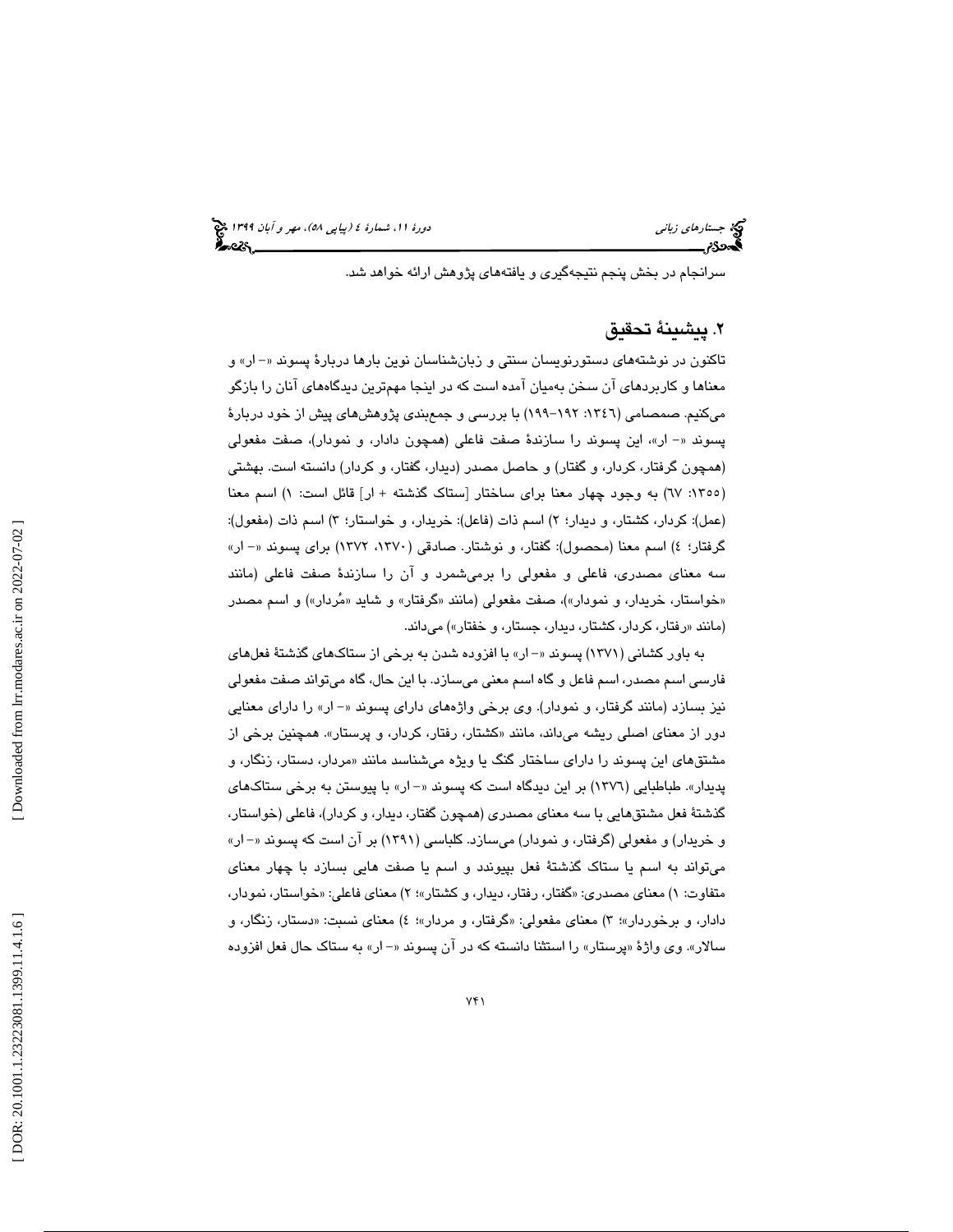شده است. سامعی و تفسیری (۱۳۹۳: ۱۱۰–۱۱۱) پسوند «– ار» را دارای چهار معنا دانستهاند: ۱) فرایند (مانند «کشتار، و دیدار»)؛ ۲) فاعل (مانند «بردار، و خریدار»)؛ ۳) مفعول (مانند «گرفتار»)؛ ٤) محصول (مانند «جستار، و برشتار»).

در سالهاي اخير پژوهشهايي دربارهٔ پسوند «–ار» در چارچوب نظريـههـا و رويكردهـاي نوين زبانشناسي انجام شده كه در ادامه نگاهي به آنها مـي افكنـيم. كريمـي دوسـتان و مـرادي (۱۳۹۰) به بررسی نقش معنایی «–ار» در چارچوب نظریهٔ نمود معنایی ــ واژگــانی لیبــر ( ,Lieber 2004) پرداختهاند. اين پژوهشگران همة واژههاي سـاخته شـده بـا پسـوند ار - « » را اسـم قلمـداد كرده و دريافتهاند كه اين پسوند افزون بر اينكه اسمهايي با معناي فـاعلي و مفعـولي مـي سـازد، اسمهايي هم ميسازد كه داراي مفهـوم مصـدري اسـت، ماننـد « كشـتار .» بـه بـاور آن هـا دليـل استتباط مفاهيمي مانند فاعلي، مفعولي يا مصدري از عناصر ساخته شده با وند «- ار»، محتـواي معنايي اين وند نيست، زيرا وندها داراي اسكلتهاي معنايي معين با ويژگـي هـاي معـين هسـتند. اين تفاوت ها ناشي از عملكرد متفاوت وندها در همنمايه كردن موضـوع خـود بـا موضـوع پايـه است. آنها مدخل واژگاني پسوند «– ار» را داراي اين اطلاعات دانستهاند:

زيرمقولهٔ نحوی: به ستاک گذشته ميپيوندد.

اسكلت معنايي: [+ ماده، پويا ([ <sub>احساس</sub>]، <پايه>]

رفيعي (١٣٩١) براي معناي واژههاي مشتق از پسوند «– ار» به دســتهبنـدي چهارگانــه قائـل است: فاعلمحور، مفعولمحور ، اسم عمل و اسم ايستا. به گفتة وي از 28 واژة سـاخته شـده بـا این پسوند، ۸ مورد به دستهٔ فاعلمحور (مانند «خریدار»)، ۳ مورد مفعولمحور (مانند «گرفتار»)، ۱۰ مورد اسم عمل («جستار»)، و ۷ مورد اسم ایستا (ماننـد «برخـوردار») تعلـق دارنـد. گلفـام و کربلاییصادق (۱۳۹۱) در بررسی ساخت صفت فاعلی در زبـان فارسـی بـا رویکـرد شـناختی، پسوند «- ار» را در كنار پسوندهاي ديگري همچون «-نده»، «كار»، «كر»، «-ان» و «-ان» بـه-عنوان سازندة صفت فاعلي ذكر كردهاند. اين پژوهشگران در كنار مفهـوم كنشـگري، بـه مفهـوم كنشپذيري نيز براي پسوند «– ار» اشاره كـردهانـد (ماننـد «گرفتـار»)، امـا بـيش از ايـن چيـزي دربارهٔ پسوند «-ار» نگفته و از ديگر مفهومهاي مرتبط با اين پسوند غفلت كردهاند.

اكنون كه پيشينهٔ مهمترين پژوهشهاي انجامشده دربارهٔ پسوند «–ار» را از نظـر گذرانـديم، شايسته است مروري كوتاه بر پـژوهش هـاي انجـام گرفتـه در حـوزة سـا ختواژة فارسـي در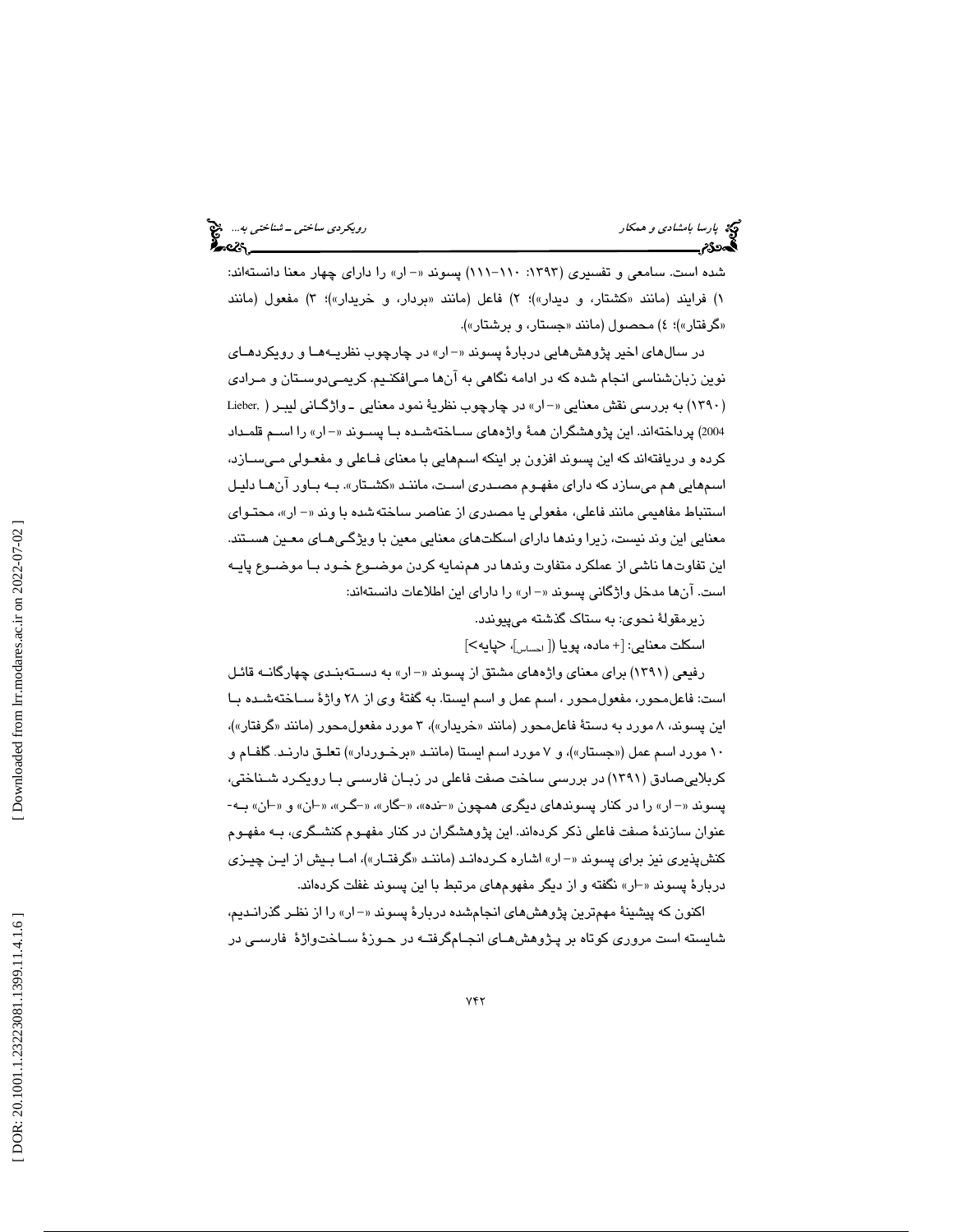چارچوب دو نظرية ساختواژة ساختي و دستور شـناختي داشـته باشـيم. نظريـة سـاخت واژة ساختي تاكنون چندان مورد توجه پژوهشگران حوزة زبان فارسي قرار نگرفته و پـژوهش هـاي اندكي در اين چارچوب انجام شده است. رفيعـي و ترابـي ( 1393) بحـث وراثـت و انگيختگـي در بطة صورت و معنا در واژگان زبان فارسي را بر پاية ساختواژة ساختي مطـرح كـرده و بـا ر ا ارائة شواهدي از ساختهاي اشتقاقي و تركيبي زبان فارسي كـارايي ايـن نظريـه را در واكـاوي واژههـاي مشـتق و مركـب فارسـي نشـان دادهانـد. بامشـادي و انصـاريان (1394) بـه تبيـين ساختارهاي سـاخت واژي ناپايگـاني زبـان فارسـي در چـارچوب نظريـة سـاخت واژة سـاختي پرداختهاند. اين پژوهشگران با بررسي انـواع گونـاگون واژه هـاي ناپايگـاني در زبـان فارسـي و استخراج طرحوارههای ساختی` هریک از آنها توانستهاند ارتباط شـبکهای و پایگـانی (سلسـله-مراتبي) ميان طرحوارهها و زيرطرحوارههاي ساختي را ـــ كـه بـه پيـدايش واژه هـاي ناپايگـاني انجاميدهاند ـــ نشان دهند و ترسيم كنند. عظيم،دخت و رفيعي (١٣٩٥) ســاخت [x- يــاب] در زبــان فارسي را از ديدگاه ساختواژة ساختي بررسي كرده و بر اين باورند كـه ايـن سـاخت اساسـاً صـفتسـاز بـوده و كـاربرد محصـولات آن در مقولـة اسـم نتيجـة فراينـد تبـديل اسـت. ايـن پژوهشگران معناي پيشنمونهٔ طرحوارهٔ ســاختي [x- يــاب] را «ويژگــي متمايزكننــده مـرتبط بــا » دانسته كه معناهاي عاملمحور و مفعولمحور ديگري از آن نشئت ميگيرد. بامشـادي مفهوم x و انصاريان (1395الف) بنيادها و سازوكارهاي نظري رويكرد ساختبنياد به آموزش واژههـاي مشــتق و مركــب زبــان فارســي را معرفــي و بررســي كــرده و بــه واكــاوي دســتاوردها و سودمنديهاي اتخاذ اين رويكرد در آموزش اين واژهها براي فارسيآموزان پرداختهانـد. آن هـا دريافتهاند كه بهكارگيري نظريـة سـاخت واژة سـاختي در آمـوزش وا ژههـاي مشـتق و مركـب فارسي ميتواند موجب آسانسازي، شتاببخشي و افزايش كارايي آموزش ايـن واژه هـا شـود. بامشادی و انصاریان (۱۳۹۰ب) پسوند «گر» فارسی را با رویکـردی شـناختی واکـاوی کـرده و آن را بيانگر مفهوم كنشگر و انجامدهندة فرايند دانستهاند كه در چهار سـاختار مفه ومي/معنـايي گوناگون پديدار ميشود: ١) [نام فرايند+گر]؛ ٢) [نام شيء/پديده+گر]؛ ٣) [وضــعيت/حالـت+گـر]؛ ٤) [فرایند+گـر]. بامشــادی و قطـره (١٣٩٦) چنـدمعنایی پســوند «– ی» فارســی را در چــارچوب ساختواژهٔ ساختی بررسی کرده و دریافتهاند که این پسوند دارای ۳۸ معنــا/کــارکرد گونــاگون 1 است و چندمعنايي آن نه در سطح واژههاي عيني، بلكه در سطح طرحوارههاي سـاختي انتزاعـي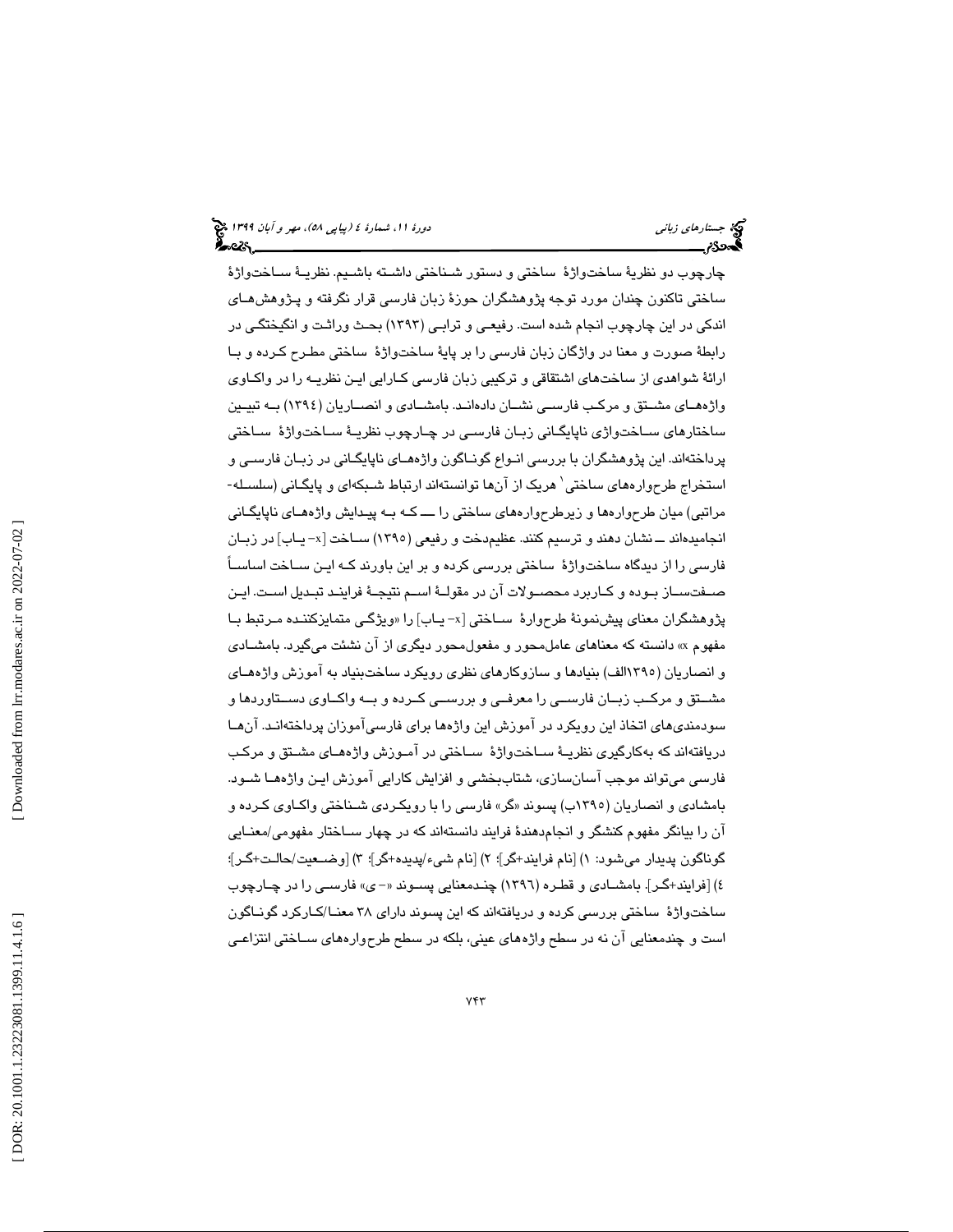پارسا بامشادی و همكار رويكردي ساختی ـ شناختی به.... انتخ<br>این مسئولات ـ شناختی به است.<br>این مسئولات ـ سنة الله ـ شناختی به است. این مسئولات الله ـ شناختی به است. این مسئولات ـ شناختی به است.

قابل تبيين است و از اين رو، آن را چندمعنايي ساختي مينامند.

### .3 ساختواژة ساختي شناختي

رويكرد ساختواژهٔ ساختی شناختی<sup>٬</sup> حاصل پیوند و هم|فزایی میان دو نظریهٔ دستور شناختی و ساختواژة ساختي است كه هر الگوي ساختواژي را يك طرحوارة ساختي قلمداد مـي كنـد و ميكوشد براي هر طرحوارة ساختي به پنج پرسش پاسخ دهد: 1 ) هـر طـرح وارة سـاختي داراي چه زيرطرحوارههايي است؟ ٢) جنبههاي صــوري و معنــايي هــر يــک از (زير)طـرحوارههــا چــه ويژگي،ايي دارد؟ ٣) پيوند ميان طرحواره با زيرطرحوارهها چگونه است؟ ٤) هر (زير)طـرحواره با چه قلمروهاي شناختي در ارتباط است؟ ٥) هر (زير)طرحواره حاصل چه فراينـدهاي شـناختي است؟

پيش از آنكه به بررسي پسوند «- ار» در چارچوب نـامبرده بپـردازيم، برخـي از مهـم-تـرين بنيادها و كليديترين مفهومهاي ساختواژة ساختي و دستور شناختي را معرفي ميكنيم.

### 1ـ3 . ساختواژة ساختي

رويكرد ساختبنياد به زبان، رويكردي است كه دانش زباني سخنگويان را دانش «ساخت» آ*ه*ـاي زبان بهشمار میاورد و واحد مطالعهٔ زبان را «ساخت» میدانـد. در ایـن رویکـرد هـم الگوهـای واژه سازي و هم الگوهاي نحوي، « ساخت به » شمار ميآيند. سـاخت عبـارت اسـت از يـك جفـت صورت و معنا/كاركرد كه يادآور همان مفهوم « نشانه » در ديدگاه سوسوري است؛ البته بـا ايـن تفاوت كه سوسور مفهوم نشانه را تنها براي واژه به ها كار ميبرد، اما رويكرد ساخت بنيـاد همـة واحدهاي واژگاني و نحوي زبان با درجات پيچيـدگي گونـاگون را سـاخت مـي دانـد از. ايـن رو، ساخت داراي دو بخش يا دو قطب اسـت: بخـش/قطـب معنــايي و بخـش/قطـب صــوري. بخـش صوري ساختها هم ويژگيهاي ساختواژي ـ نحوي آنها را دربر ميگيرد و هم ويژگيهـاي واجي را. بخش معنايي نيز شامل ويژگيهاي معنايي، كاربردشناختي و گفتماني اسـت. همــۀ ايـن اطلاعات و ويژگيهاي در پيوند با يک ساخت را ميتوان در شكل ۱ نشان داد: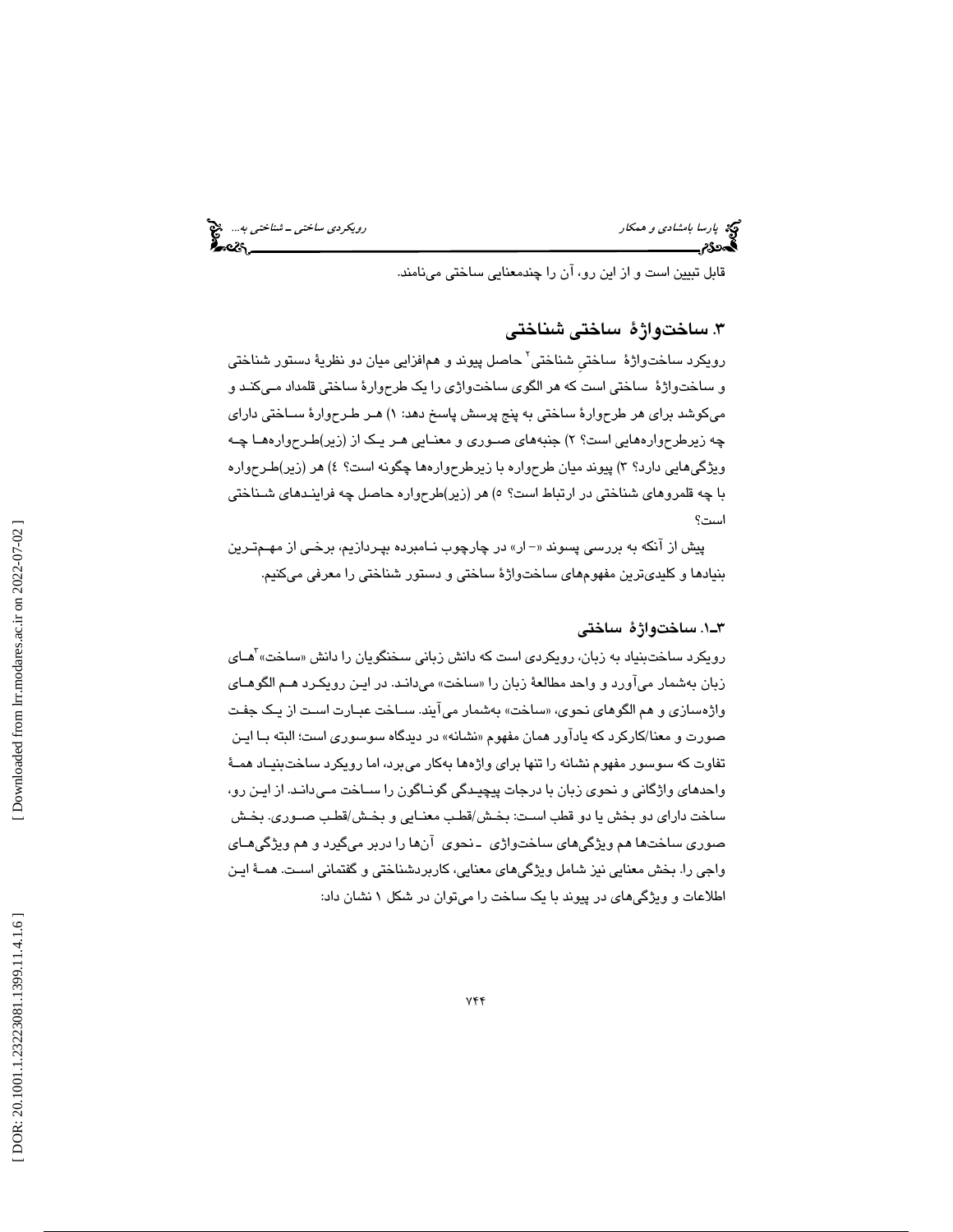

شكل 1: ساخت بهمثابه جفتشدگي صورت و معنا (427 2016: ,Booij( **Figure 1:** Constructions as pairings of form and meaning (Booij, 2016: 427)

ساختواژة ساختي نظريهاي است كه بوي (2016 2010,) ارائه داده و رويكردي ساختبنياد و واژهبنياد به حوزة ساختواژه دارد. اين نظريه الگوهاي واژهسازي را طرحوارههايي انتزاعي بـه صورت جفتهايي از معنا و صورت ميداند كه واژههاي منفرد زبان بر اساس آن هـا شـكل مـي گيرند. در اين نظريه، «ساخت»ها واحدهاي توصيف و تحليل زبان طبيعـي هسـتند. ســاختـهــاي ساختواژي جفتهاي سامانمندي از صورت و معنا در سطح واژهانـد . بـراي نمونـه، اگـر يـك سـخنگوی انگلیسـیزبان به تعداد لازم از واژههایی مانند baker و writer را فـرا گیـرد، انگـاه الگـوی واژهسازی V-er]s در زبان انگلیسی را که دربردارندهٔ معنای «انجامدهنده/ ابزار انجـام عمـل ۷» است فراميگيرد. معناي پسوند er –تنها از طريق سـاخت سـاخت واژي دربرگيرنـدة ايـن پسـوند قابل دسترسي است. اگر ميان صورت و معناي يك واژه بتوان رابطه و همبستگي سـامان منـدي يافت، ميتوان گفت كه آن واژه داراي ساختار دروني است، مانند جفت واژههاي زير:

a. dancer, fighter, singer, walker b. dance, fight, sing, walk

در اينجا واژههاي گـروه (a) از افـزودن پسـوند er-بـه پايـههـاي فعلـي sing fight ، dance و walk ساخته شدهاند و الگوی معنایی ویژهای دارند كه عبارت اسـت از «كسـی كــه عمـل ۷ را انجــام مـی دهد» و V بيانگر معناي فعل است. اين الگوي معنايي را از تفاوت صوري ميان واژههاي (a) و (b) مـي توان دريافت، زيرا تفاوت صوري ميان اين دو دسته از واژه هـا در يـك پسـوند er –اسـت و تفـاوت معنايي ميان آنها در مؤلفهٔ «كنشگر» است. از ايـن رو، واژههـاي دسـتهٔ (a) را واژههـاي آميختـهاي (غیربسیط) درنظر میگیریم که دارای ساختار درونی ،V-er] هستند. از سوی دیگر، نمـیتـوان ایـن ساختار دروني را به واژههاي ماننـد brother و father نسـبت داد، زيـرا ايـن اســمهــا را نمـيتـوان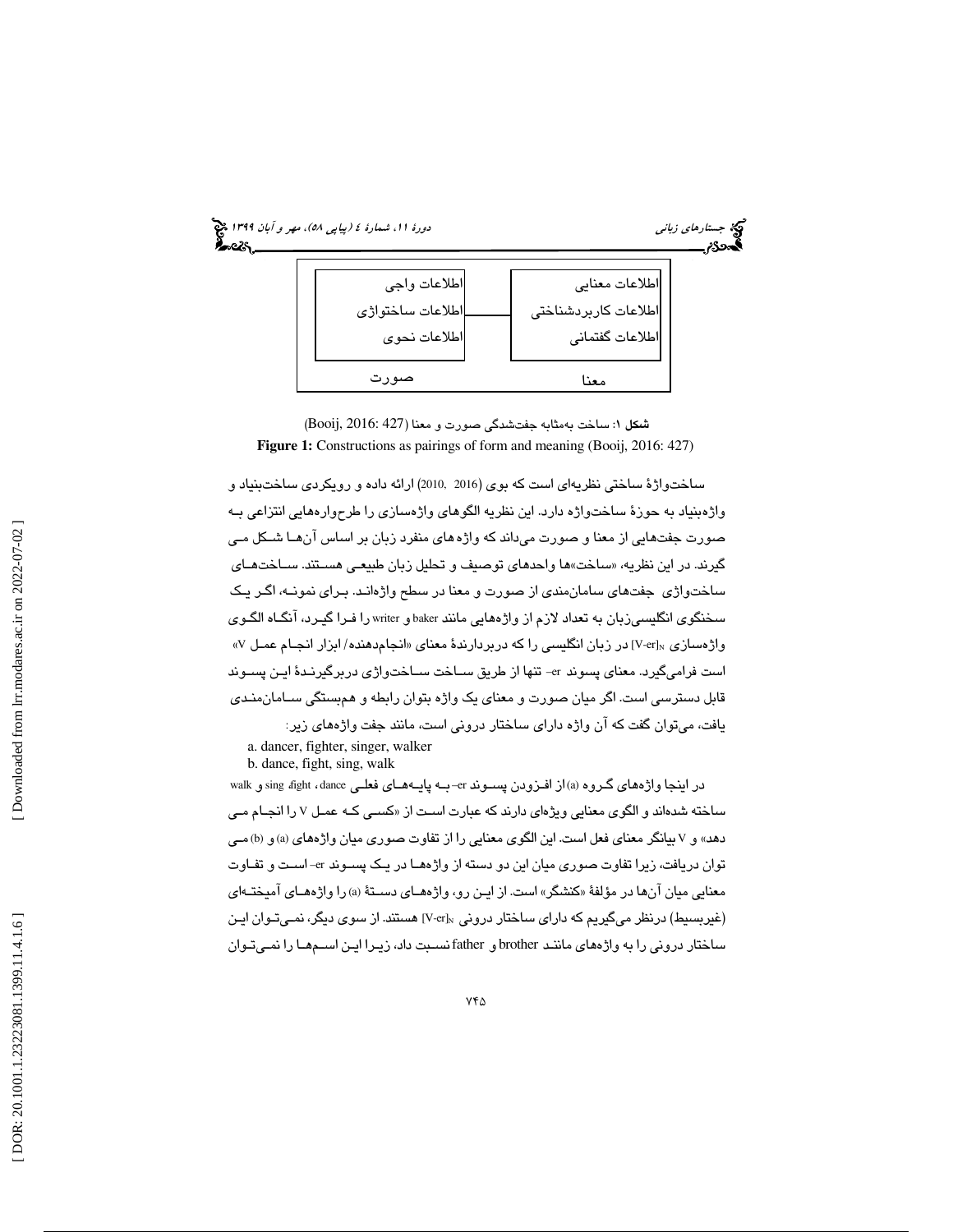پارسا بامشادی و همكار رويكردي ساختی ـــ شناختی به... الباكل استان به استان به استان به استان به این نمایش به ا<br>ال**این نمایش استان به استان به استان به استان به استان به استان به استان به استان به استان به استان به استان ب** 

مشتقشده از فعلهای to broth و to fath دانست. به سخن دیگر، برای شناســایی ســاختار درونـی واژه ها بايد ميان دو گروه از واژه ها مقايسة سامان مند انجام دهيم. همبسـتگي صـورت ــ معنـا در واژههاي گروه (a (را ميتوان در قالب يك طرحوارة سـاختي بـه صـورت زيـر نشـان . داد طـرح وارة ساختي ابزاري براي بازنمايي سـاخت هـاي سـاخت واژي بـه صـورت طـرح واره اي اسـت ( ,Booij .( 2016: 425

a.  $\langle [[x]_{Vi} - er]_{Nj} \leftrightarrow [Agent \text{ of } SEM_i]_{j} \rangle$ 

نمونة ديگري از ساختار دروني را ميتوان در واژههاي زير ديد: الف) بيهنر، بيپول، بيآبرو، بيادب، بيسواد

همة اين واژه ها صفتهايي هستند به كه ترتيب با اسمهاي « هنـر، پـول، آبـرو، ادب و سـواد » رابطة سامان مند در صورت و معنا دارند از. اين رو، ساختار دروني آن را ها مي توان به صـورت [بی–اسم<sub>]صفت</sub> نشان داد. بازنمایی این صفتها با طرحوارهٔ ساختی زیر انجام میشود: b.  $\lt [bi - [x]_{Ni}]_{Aj} \leftrightarrow [Property of being without SEM_i]$ 

 در اين طرح واره ، پيكان دوسر نشاندهندة همبستگي دوسوية صورت و معناست. هـم نمايـه سازي براي نمايش رابطهٔ سامانمند ميان صورت و معنا بهكار ميرود؛ ،SEM اشـاره بــه معنـاي اسم ،N دارد و نمايۀ زبيانگر ان است كه معناي همۀ ساخت با صورت كلي ان داراي پيوند اسـت. متغير x نيز نشانگر يک شکاف ٔ تهي است كـه مـيتوانـد بـا عناصـري از مقولـهٔ اسـم پـر شـود. هنگامي كه اين شكاف، براي نمونه، با اسم «انگيزه» پر شود، واژهٔ «بي انگيزه» به دست مـي آيـد و ميگوييم اين واژه يک نمونيافتگي°از طرحوارهٔ موردنظر است. اين نمـونيـافتگيهـاي عينـي و بالفعل را «برساخت»<sup>٦</sup> نيز مىنامند.

يكي از اصول كليدي در ساختواژة ساختي اين است كه واژگان زبان را بسيار سـاختارمند ميداند و اين ساختارمندي ناشي از وجود طرحوارهها و زيرطرحوارهها 7 است. زيرطـرح وارههـا نمونههايي از طرح هوار ها هستند كه معناي آنها مشخصتـر از معنـاي طـرح وارههاسـت. بـراي نمونه، فرايند تركيب را كه يكي از زاياترين فرايندهاي واژهسازي در زبان فارسي است ميتـوان بدين صورت نشان داد:

 $[X_i Y_j]_{ZK} \leftrightarrow [SEM_j$  with relation R to SEM<sub>ilK</sub>

در اين بازنمايي، واژهاي از مقولهٔ X با واژهٔ ديگري از مقولهٔ Y تركيب شده و واژهٔ مركبـي از حاصل مـي شـود. ايـن طـرح واره مـي توانـد داراي زيرطـرح وارههـاي گونـاگوني بـراي مقولة Z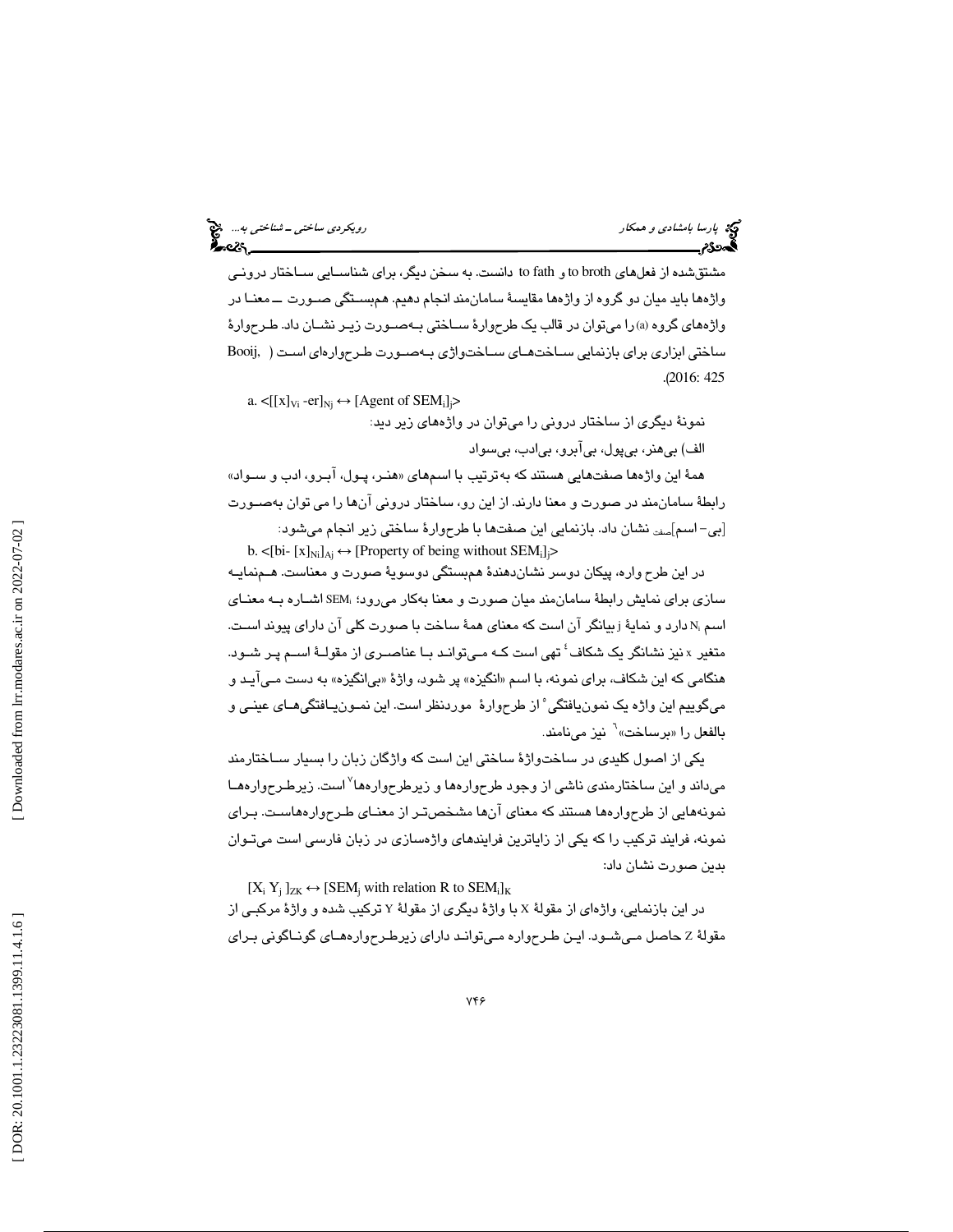(پياپي 58)، مهر و آبان 1399 جستارهاي زباني دورة ،11 شمارة 4

تركيبهـاي NN) همچـون جنـگ افـزار)، NA) همچـون روسـفيد)، AN) همچـون خـوش خـط)، NV (همچون چاقوساز) و AV) همچون بلندگو) باشد كه خود آنها نيز به نوبة خود ميتواننـد داراي زيرطرح وارههايي باشند. بخش كوچكي از طرحوارة فرايند تركيب در شكل 2 آمـده اسـت كـه در ان چگونگی شكلگیری واژهٔ «گرانفروش» نشان داده شده است.



**شكل ۲**: چگونگي شكلگير*ى* واژهٔ «گرانفروش» در شبكهٔ طرحوارهاى ــ ساختى تركيب در زبان فارسى Figure 2: Formation of 'geranforouf' (profiteer, swindler) in schematic-constructional network of Persian compounding

### 2ـ3 . دستور شناختي

دستور شناختي (Langacker, 2008, 2009) يكي از برجستهترين و تأثيرگذارترين نظريهها در قلمرو زبانشناسي شناختي است. در دستور شناختي، واحدهاي بنيادين زبان ساختارهاي نمادين دانسته میشوند و ساختار نمادين^ عبارت است از جفتشدگی يک ساختار معنايی` با يک ساختار واجي ``. يکي ديگر از بنيادهاي دستور شناختي اين است که زبان را فرآوردهٔ مفهومسازي آدمي ميداند و بر آن است كه معناي هر عبارت زباني دربردارندهٔ محتواي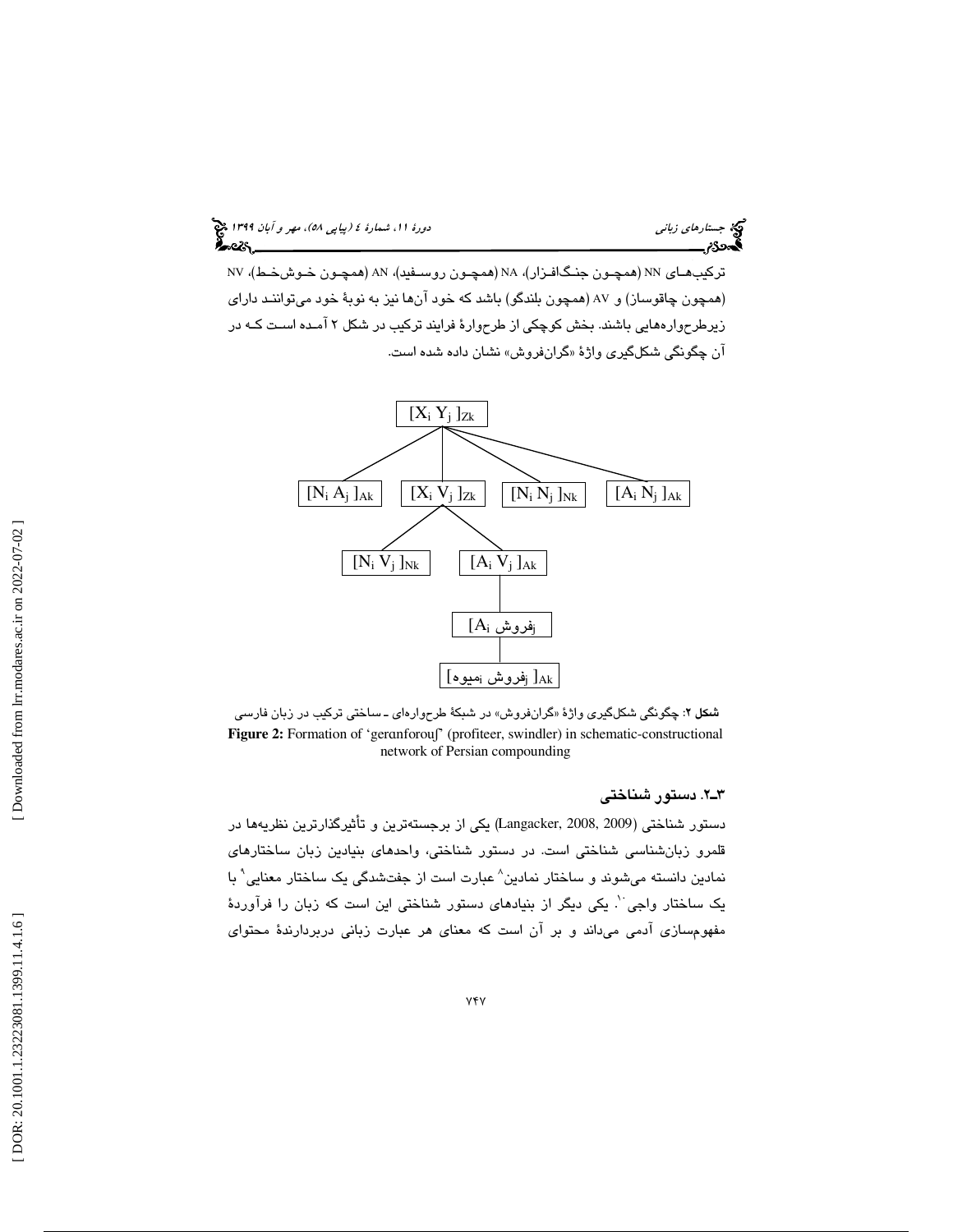|  | رویکردی ساختی – شناختی به چ <mark>خ</mark><br>دویکردی ساختی – شناختی به |  |  |
|--|-------------------------------------------------------------------------|--|--|
|  |                                                                         |  |  |

مفهومي آن عبارت و بريافت<sup>\\</sup> خاصي است كه از آن محتواي مفهومي ارائه ميدهد. بريافت يعني « توانايي ما در درك و بازنمايي يك موقعيت به شيوههاي گوناگون» ( 2008: ,Langacker 43). آدمی میتواند موقعیتها و رویدادها را به شیوههای گوناگون تفسیر کند و برداشتها و دريافتهاي گوناگوني از آنها بهدست دهد. از اين رو، زبان شيوههاي گوناگوني براي معناسازي و معنارساني در اختيار آدمي ميگذارد. لانگاكر اين شيوههاي گوناگون تفسير موقعيتها و رويدادها را «بريافت» مينامد و آن را داراي چهار نمود يا جنبه ميداند كه عبارتند از: مشخصبودگي''، كانونيسازي''، برجستگي'' و چشمانداز ٔ'. وي (55 :2008) مفهوم بريافت و چهار نمود اصلي آن را به كمك استعاره اينگونه بيان ميكند: «در تماشاي يک صحنه، آنچه بهراستي ميبينيم بستگي به اين دارد با كه چه دقتي صحنه را بررسي ميكنيم، كدام بخش صحنه را براي تماشا برميگزينيم، توجه خود را به كدام اجزاي آن متمركز ميكنيم و از چه نگرگاهي به صحنه مينگريم». هر يک از اين چهار مورد نمايانگر يكي از نمودهاي بريافت هستند كه بهترتيب مشخصبودگي، كانونيسازي، برجستگي و چشمانداز هستند. از آنجا كه در اين پژوهش فقط به بررسي نقش مشخصبودگي و برجستگي در شكلگيري واژههاي مشتق داراي پسوند «-ار» ميپردازيم، اين دو را بهكوتاهي معرفي كرده و از ورود به دو جنبهٔ ديگر، يعني كانونيسازي و چشمانداز، صرفنظر ميكنيم.

۱. **مشخصبودگی**: مشخصبودگی يعنی اينكه يک موقعيت يا رويداد را با چه ميزانی از دقت و جزئیات بیان کنیم. برای نمونه، در بیان دمای هوا میتوان گفت که «هوا گرم است» یا «نزدیک 40 درجه است» «يا 41 درجه گرم است» «يا درست 2/ 41 درجه است». اين عبارتها از ديد ميزان مشخصبودگي و طرحوارهبودگي°` با هم متفاوتاند. نمونهٔ ديگري از مشخصبودگي را میتوان در تفاوت واژههای «خویشاوند/بستگان» با واژههای «عمو/ عمه/دایی/خاله» دید که واژههاي دستة نخست طرحوارهايتر از واژههاي دستة دوم هستند. هر مفهوم طرحوارهاي (همچون گرما يا خويشاوند) توسط مفهومهاي مشخصتري (همچون 40 درجه يا عمو) نمون مييابد. رابطهٔ ميان مفهوم طرحوارهاي و نمونيافتگيهاي آن را رابطهٔ جزئياتافزايي<sup>۱٬</sup> مينامند. رابطة جزئياتافزايي ميتواند در سطح واژهها، گروهها و جملهها روي دهد.

. برجستگي: هنگامي كه بخشي از يك قلمرو مفهومي نسبت به ديگر بخشهاي آن به لحاظ 2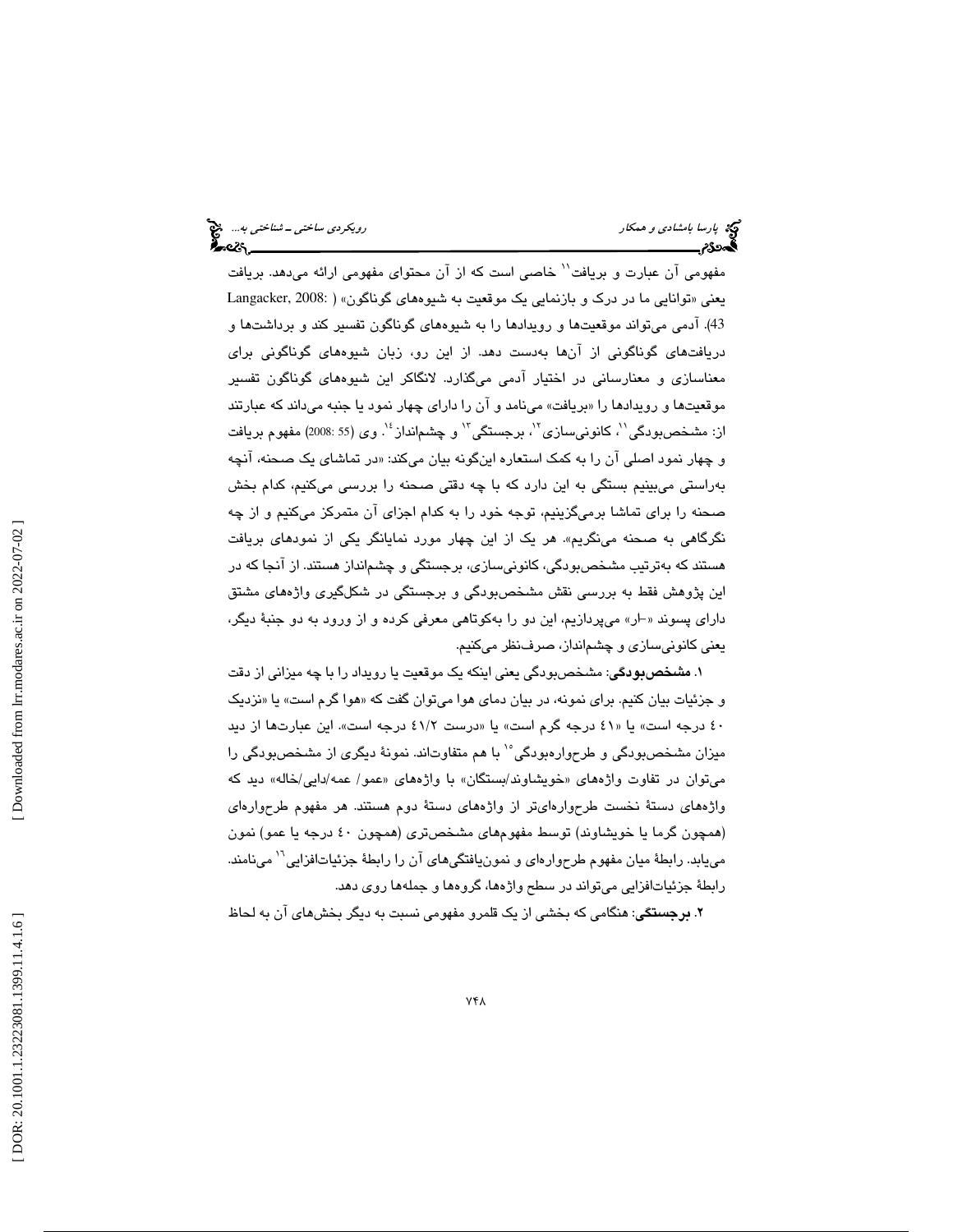شناختي برجستهتر باشد و بيشتر در كانون توجه قرار گيرد، با پديدة برجستگي سروكار داریم. دو گونه برجستگی در دستور شناختی عبارتاند از: برنمایی $^{\vee}$  و تراز پیکر ـ پهنه $^{\vee}$ . در اينجا تنها به معرفي برنمايي ميپردازيم و از معرفي تراز پيكر ـ پهنه كه در اين پژوهش مدنظر ما نيست چشم ميپوشيم.

**برنمايي**: هر عبارت زباني، مفهومي را بهعنوان پايه و بستر معناي خود برمي/نگيزد كه آن را پایهٔ مفهومی ان عبارت مینامند و درک معنای هر عبارت زبانی در این بستر مفهومی ممکن<br>میشود. هر عبارت زبانی بخشی از قلمرو مفهومی پایهٔ<sup>۱۹</sup> خود را برجسته میکند و در کانون توجه قرار ميدهد كه دربردارندة معناي اصلي آن عبارت زباني نيز هست. بخشي از قلمرو مفهومی پايه را که توسط عبارت زبانی برجسته میشود برنما<sup>۲۰</sup> مینامند و این فرایند را برنمایی گويند. براي نمونه، واژهٔ «ابرو» بخشي از ساختار مفهومي «صورت» را برنمايي ميكند. از اين رو، «صورت» قلمرو مفهومي پايه براي معناي «ابرو» بهشمار مي!يد. بهعنوان نمونهاي ديگر، پايهٔ مفهومي هر دو واژهٔ «زن» و «شوهر» يكسان بوده و دربرگيرندهٔ يک مرد (دايرهٔ M در نمودار شكل ٣) و يک زن (دايرۀ F در نمودار شكل ٣) است كه ميان انها پيوند زناشويي (خط دولايه در نمودار زير) برقرار است. هرچند پاية مفهومي اين دو واژه يكسان است، تمايز معنايي آنها ناشي از برجستگي و به سخن دقيقتر وابسته به برنماي آنهاست (7 2009: ,Langacker( .



شمكل ۳: تفاوت در برنماي واژههاي «زن» و «شوهر» **Figure 3**: Difference in the profiling of 'zæn' (wife) and 'ʃohær' (husband)

در دستور شناختی، هر عبارت زبانی یک هستان'<sup>۲</sup> را برنمایی میکند. هستان مفهومی بسیار طرح وارهاي است و عبارت است از هر چيزي كه بتوان آن را درك كرد يا به آن ارجاع داد كه شامل چیزها، رابطهها، کمیتها، کیفیتها، دگرگونیها، مکانها و مانند آن میشود. در نمودارهای<br>دستور شناختی، هستان را با نماد مستطیل نشان میدهند. هستان به طور کلی میتواند «چیز» <sup>۲۲</sup> یا «رابطه» \*\* باشد. «چيز» مفهومي بسيار كلي و طرحوارهاي است كه ميتواند عيني يا انتزاعي باشد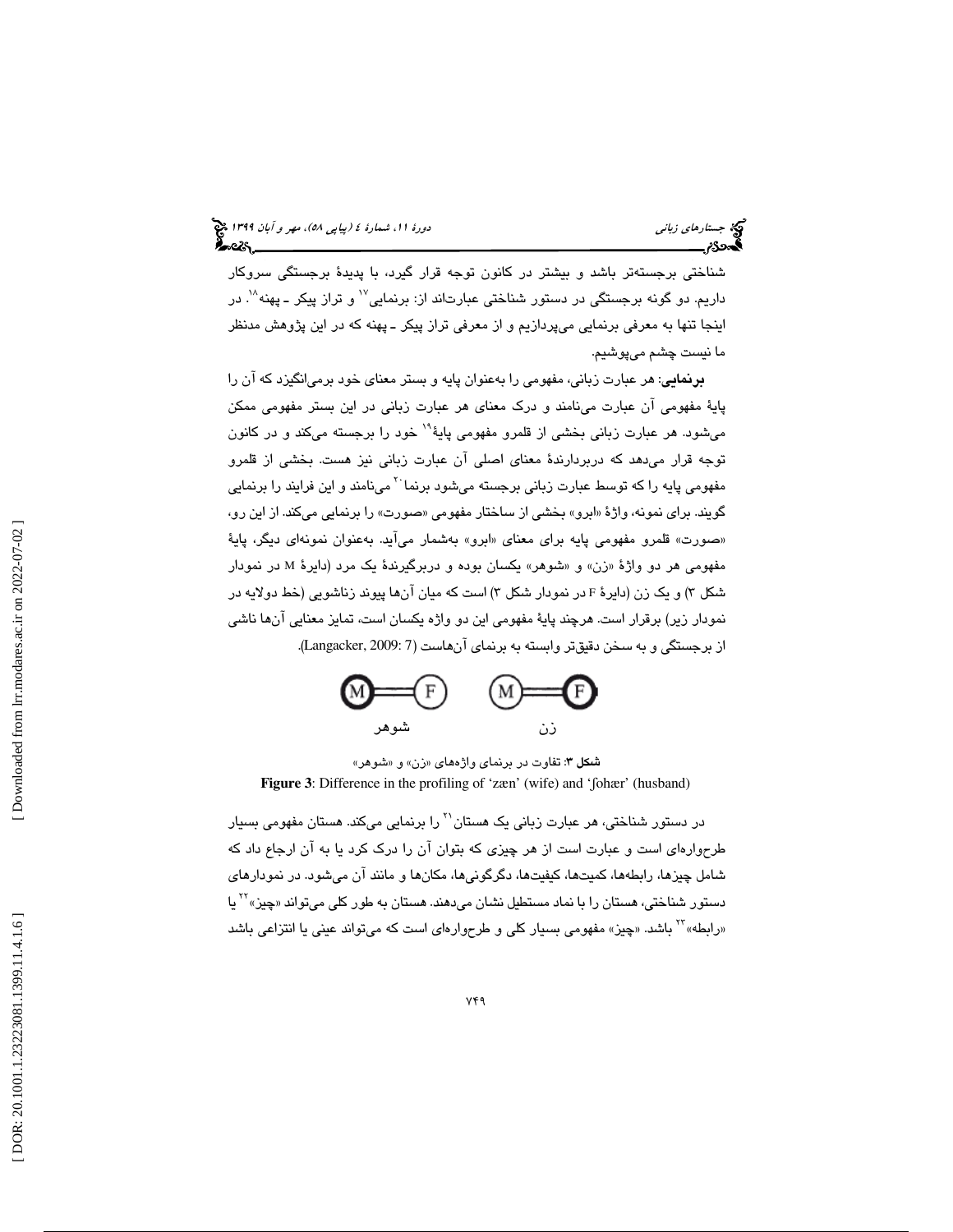و در نمودارهاي دستور شناختي با نماد دايره يا بيضي نشان داده ميشود. هر عبارتي كه چيزي را برنمايي كند از مقولة اسم است. فعل عبارتي است كه بيانگر رابطة فرايندي ميان دو يا چند هستان است. ديگر مقولههاي دستوري همچون صفت و حروف اضافه رابطهاي را برنمايي ميكنند كه خلاف فعل، از نوع فرايندي نيست، بلكه رابطهاي است غيرزماني و غيرفرايندي. شكل 4 بازنمايي اسم، فعل و صفت را در دستور شناختي نشان ميدهد:



شكل 4: بازنمايي اسم، فعل و صفت در دستور شناختي **Figure 4:** Representation of nouns, verbs and adjectives in Cognitive Grammar

### ۴. واکاوی پسوند «–ار» در چارچوب ساختواژهٔ ساختی شناختی

با بررسي دادههاي پژوهش كه 38 واژة مشتق مستخرج از پيكرة ساختواژي خـود نگارنـدگان (شـامل بـيش از ده هـزار واژة مشـتق و مركـب فارسـي) و فرهنـگ زانسـو (كشـاني، 1372) را دربرميگيرد، درمييابيم كه پسوند «–ار» هم به ستاك گذشتهٔ فعل افـزوده مـيشـود و هـم بـه اسم. البته فراواني واژههايي كه حاصل افزوده شدن اين پسوند بـه سـتاك گذشـتة فعـل هسـتند بسيار بيشتر از واژههايي اسـت كـه از افـزوده شـدن ايـن پسـوند بـه اسـم بـه دسـت مـي آينـد. روي همرفته مـي تـوان 5 زيرطـرح واره بـراي پسـوند ار - « » برشـمرد كـه 4 مـورد از آن داراي ساختار صوري [ستاك گذشـته + ار] اسـت و يـك مـورد داراي سـاختار [اسـم + ار]. در ادامـه سويههاي صوري و معنايي هر يك از اين زيرطرح وارهها را بررسي ميكنيم.

) [ستاك گذشته + ار]: ستاك گذشتة فعلها در زبان فارسـي دربردارنـدة معنـاي فر اينـدي 1 (يعني كنش يا رويدادي) است كه فعل بـر آن دلالـت دارد. از ايـن رو، زيرطـرح وارهاي كـه در آن پسوند «- ار» به ستاك گذشته افزوده مـي شـود، از لحـاظ معنـايي داراي سـاختار [فراينـد + ار]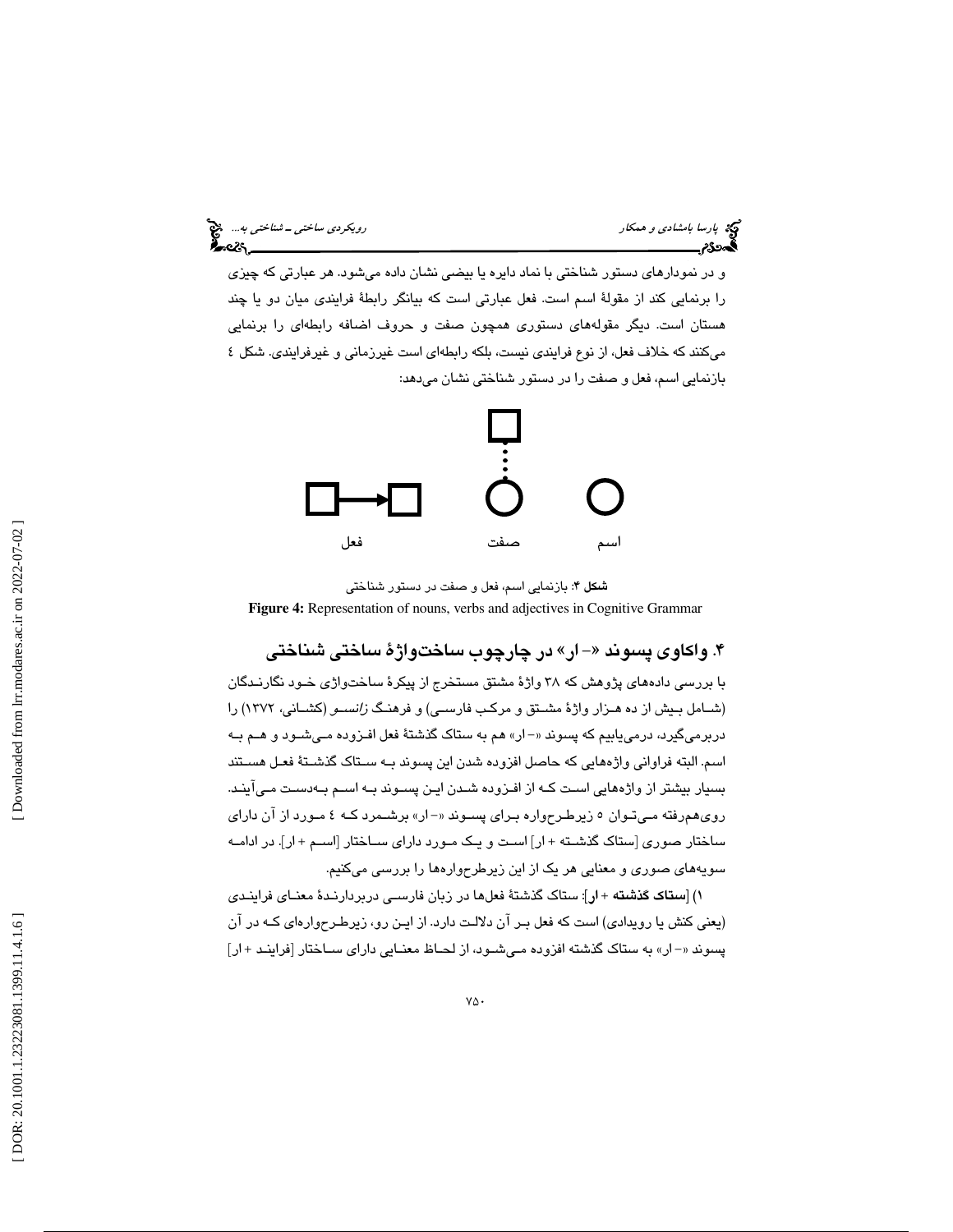|  | بورهٔ ۱۱، شمارهٔ ٤ (بیایی ٥٨)، مهر و آبان ۱۳۹۹ چیم<br>۱۳۹۶ میلی |  |  |  |
|--|-----------------------------------------------------------------|--|--|--|
|  |                                                                 |  |  |  |

جي جستارها*ي زباني* دورة ،11 شمار دورة ،11 شمارهاي زباني دورة ،11 شمار دورة ،11 شمار دورة ،11 شمار دورة ،11 شمار<br>**4 شمار**ة 4

اسـت. واژة حاصـل از ايـن فراينـد ونـدافزايي مـي توانـد 4 معنـاي متفـاوت داشـته باشـد كــه زير طرح وارههاي ساختي آنها را به شكل زير نمايش ميدهيم:

1)  $\leq$ [[x]<sub>(Vpast)i</sub> - ar]<sub>Nj</sub>  $\leftrightarrow$  [The agent who/which perform the process of SEM<sub>i</sub>]<sub>j</sub>> مانند: خريدار، خواستار، دادار، ويراستار، فروختار، پذيرفتار، فريفتار، نمودار، بردار

2) < $[[x]_{(Vpast)i}$  - $ar]_{Nj} \leftrightarrow [The act of doing the process of SEM<sub>i</sub>]<sub>j</sub>$ مانند: گفتار، رفتار، ديدار، كردار، كشتار، جستار، گشتار 3) < $[[x]_{(Vpast)i}$  - $ar]_{Nj} \leftrightarrow [The result of the process of SEM_i]$ 

مانند: ساختار، پيوستار، بافتار، ريختار، مردار

4) < $[[x]_{(Vpast)i}$  -ar] $_{(ANj)} \leftrightarrow [The property of being affected by the process of SEM<sub>i</sub>]<sub>j</sub>$ مانند: گرفتار

در زيرطرحوارههاي ساختي ١ تا ٤، نماد x بيانگر يک متغير يا شکاف تهي در اين ساختهاست كه ميتواند با ستاك گذشتة فعل پر شود؛ نماد Vpast بيانگر ستاك گذشته است. واژهٔ حاصل از این وندافزایی از مقولهٔ اسم است که با قراردادن نمایهٔ N پس از نماد*های دو*قلاب ([]) نشان داده شده است. نماد پيكان دوسر (←) نمايانگر ارتباط دوسويهٔ ميان بخش صوري و بخش معنايي زيرطرحواره است و ارتباط ميان صورت و معناى متغير x و واژهٔ حاصل از وندافزايي بهترتيب با نمايههاي i و j نشان داده شده است. نماد ;SEM بيانگر معناي عنصري است که دارا*ی* نمایهٔ i است، یعنی عنصر x.

 واژههاي برآمده از زيرطرحوارة شمارة 1 عنصر كنشگر را در فرايندي كه پاية آنها (يعني ستاک گذشتهٔ فعل) به ان اشاره دارد، برنمایی میکنند. از این رو، «خریدار» به کنشگری اشاره دارد كه فرايند «خريدن» را انجام مىدهد و «ويراستار» نمايانگر كنشگرى است كه فرايند «ویراستن» را انجام میٖدهد. از میان واژههای حاصل از این طرحواره، دو واژهٔ «نمودار» و «بُردار» كنشگرى غيرانسانى را برنمايى مىكنند، يعنى ابزارى كه بدون ارادهٔ خود فرايند «نمودن» (به معناي نشان دادن) يا «بردن» (به معناي حمل كردن) را انجام ميدهد. از اين رو،  $[{\rm [x]_{\rm (Vpasti}}]$  - ${\rm arl_{\rm Nj}} \leftrightarrow {\rm [Agent\,\, of\,\, SEM_i]}$ > خيراهيم موشكافانهتر به جنبة معنايي زيرطرحوارهٔ بنگريم، بايد آن را داراي دوزيرطرحوارة ديگر بدانيم كه يكي كنشگر انساني و بااراده را برنمايي ميكند و ديگري كنشگر غيرانساني و بي|راده را كه ميتوان آن را ابزار<sup>۲۶</sup> هم ناميد. نمودار شكل 5 شيوة شكلگيري اين زيرطرحواره را در لاية شناختي نشان ميدهد.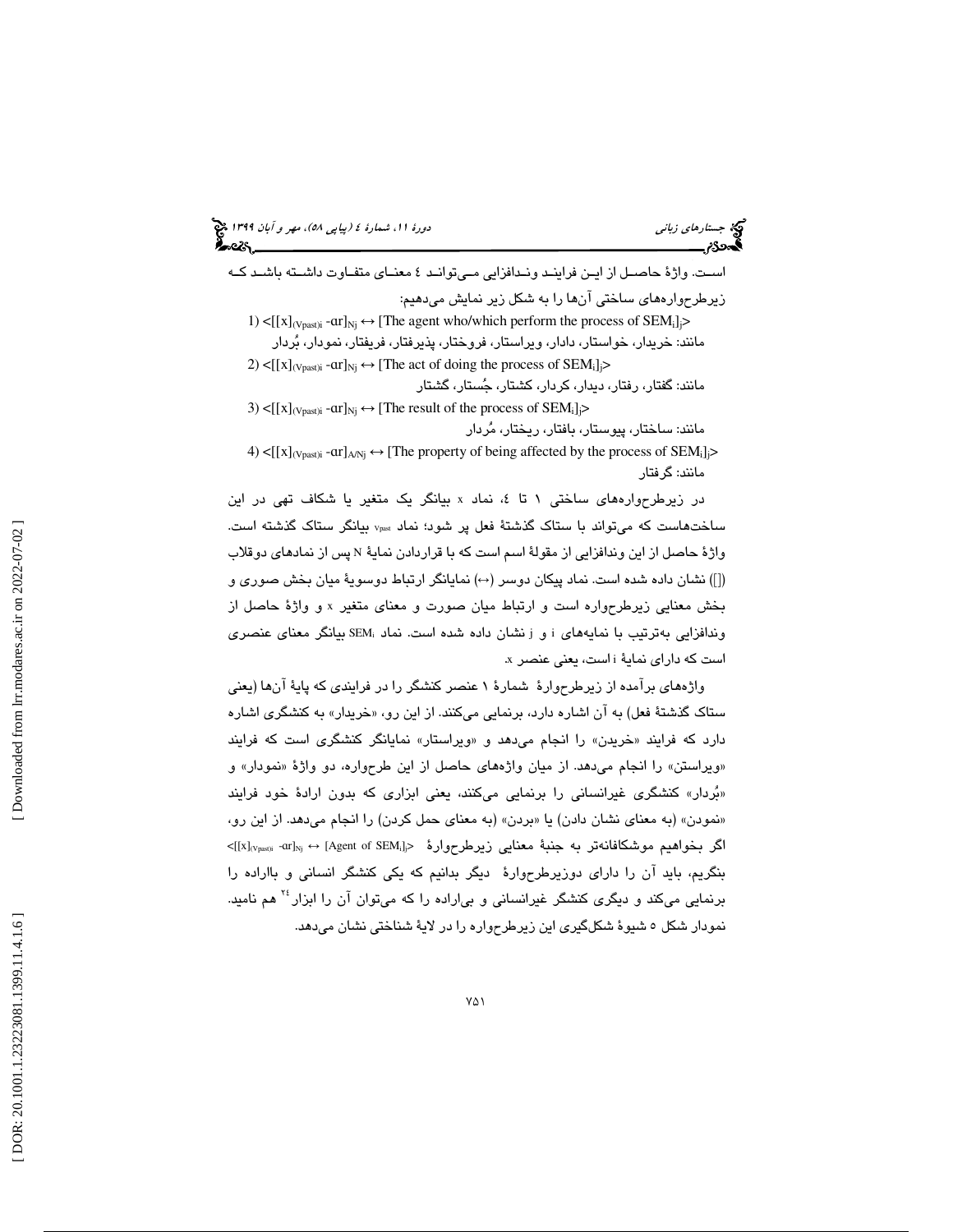

 $<$ [[x] $_{(\rm Vpast)i}$  - ${\rm arl_{Nj}} \leftrightarrow$  [Agent of SEM $_{\rm i}$ ز) ساختی  $_{\rm i}$ **Figure 5:** Formation of the constructional schema  $\langle [x]_{(Vpast)i} \text{--} \text{or} ]_{\text{Nj}} \leftrightarrow [$  Agent of SEM<sub>i</sub>] $\ge$ 

در كادر پايين و سمت راست شكل ٥، بازنمايي فرايند را ميبينيم كه بهصورت طرحوارهاي و كلي بهشكل رابطة ميان يك كنشگر و هستان ديگري (كه جزئيات آن دقيقاً مشخص نيست) نشان داده شده است. هر يك از اين نمودارها درواقع ساختار معنايي واژه يا تكواژ مربوط به خود را نشان ميدهند. عنصرهايي كه در هر نمودار بهصورت پررنگتر نشان داده شدهاند، برنماي واژه يا تكواژ مرتبط با آن نمودار هستند؛ براي نمونه، پسوند «-ار» در اينجا كنشگر يک فرايند را برنمايي ميكند (دايرة پررنگ در نمودار پايين، سمت چپ)، فرايند رابطة ميان يك كنشگر با هستان ديگري را برنمايي ميكند و از اين رو هم عناصر شركتكننده در رابطه و هم خود رابطه بهصورت پررنگ نشان داده شدهاند (كادر پايين، سمت راست) و واژة حاصل از تركيب اين دو، عنصر كنشگر فرايند پايه را برنمايي ميكند (دايرة پررنگ در نمودار بالا). خطهايي كه بهصورت نقطهچين در نمودار ديده ميشوند رابطهٔ همتايي (يا تناظر)<sup>۲۰</sup> ميان عناصر در ساختارهاي معنايي را نشان ميدهند. هر يك از ساختارهاي معنايي [فرايند] و [ - ار] را یک ساختار مؤلفهای<sup>۲۰</sup> مینامند و کل ساختار حاصل از ترکیب این دو را ساختار آمیخته<sup>۲۷</sup> ميگويند. در هر ساختار آميخته، يكي از ساختارهاي مؤلفهاي برنماي خود را به كل ساختار آميخته مي دهد كه آن را تعيينكنندهٔ برنما<sup>۲۸</sup> مي نامند (Hamawand, 2011). بر اين پايه، در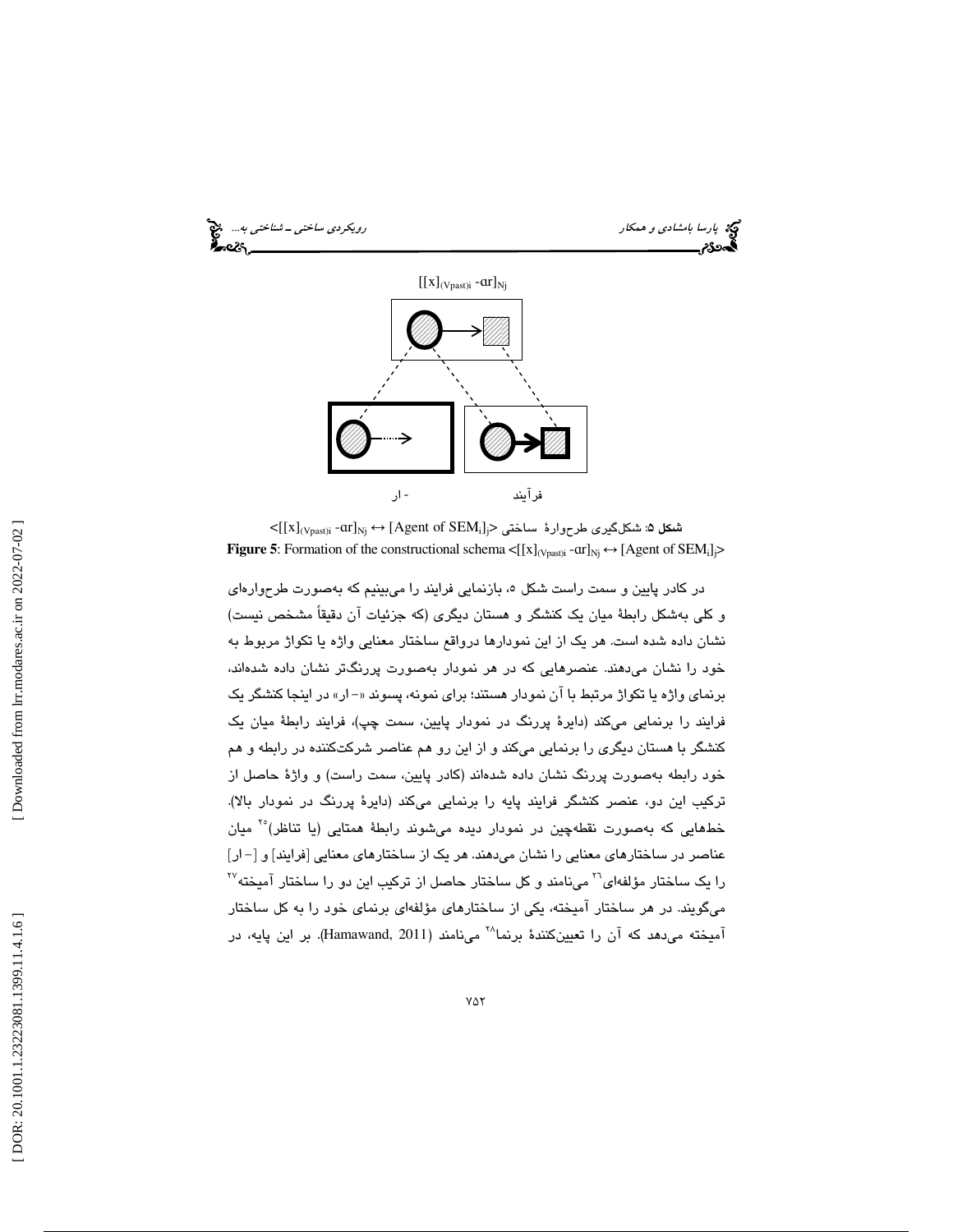ساختار [فرايند + ار] پسوند «– ار» تعيينكنندهٔ برنماست و از اين روست كه كليت اين ساختار آميخته بر عنصر كنشگر دلالت دارد. در نمودارها مؤلفة تعيينكنندة برنما را درون مستطيل پررنگ قرار مـيدهند، همـانند مستطيل مربوط به پسـوند «– ار» در شكل ٤.<br>زيرطرحوارهٔ شمارهٔ ۱ قلمـرو شـناختي «كنشـگري/عامليت» <sup>۲۹</sup>را بيـان مـيكنـد. قلمـرو شـناختي

کنشگری، چارچوب دانشی است که بيانگر نقش يک عامل بااراده يا بی|راده (يعنی کس يا چيز) در ايجاد<br>يک تأثير است. يکی از تجلیهای اين قلمرو شناختی، «انجامدهندگی» <sup>۲۰</sup>است. انجامدهندگی بيانگر انجام يک کنش يا بخشي از يک فعاليت است (Hamawand, 2011: 160). براي نمونه، «خريدار» انجــام<code>دهنـدهٔ</code> (بااراده) كنش «خريدن» است؛ «نمودار» انجامدهندهٔ (بياراده) كنش «نمودن» است.

 واژههاي حاصل از زيرطرحوارة شمارة 2 اشاره به كنشي دارند كه طي آن فرايند مورد اشاره در پايهٔ اشتقاق (يعني ستاک گذشتهٔ فعل) انجام ميگيرد؛ براي نمونه، «گفتار» کنشي است كه طي ان فرايند «گفتن» انجام ميشود يا «كشتار» كنشي است كه به موجب ان فرايند «كشتن» به انجام ميرسد. نمودار شكل 4 شيوة شكلگيري زيرطرحوارة شمارة 2 را در لاية شناختي نشان ميدهد. در بازنمايي مربوط به پسوند »ار -« ، پيكان سودار بهصورت پررنگ نشان داده شده است و اين بدان معناست كه در اينجا پسوند ار -« » انجام كنش است را برنمايي ميكند.



شكل ۶: شكلگيري زيرطرحوارهٔ ساختي  $\leq [[x]_{(Vpast)i} - ar]_{Nj} \leftrightarrow [The act of doing the process of SEM<sub>i</sub>]<sub>j</sub>$ **Figure 6**: Formation of the constructional schema  $\langle [x]_{(V_{past})i} - ar]_{Nj} \leftrightarrow [The act of$ doing the process of  $SEM_i$ ]<sub>j</sub>>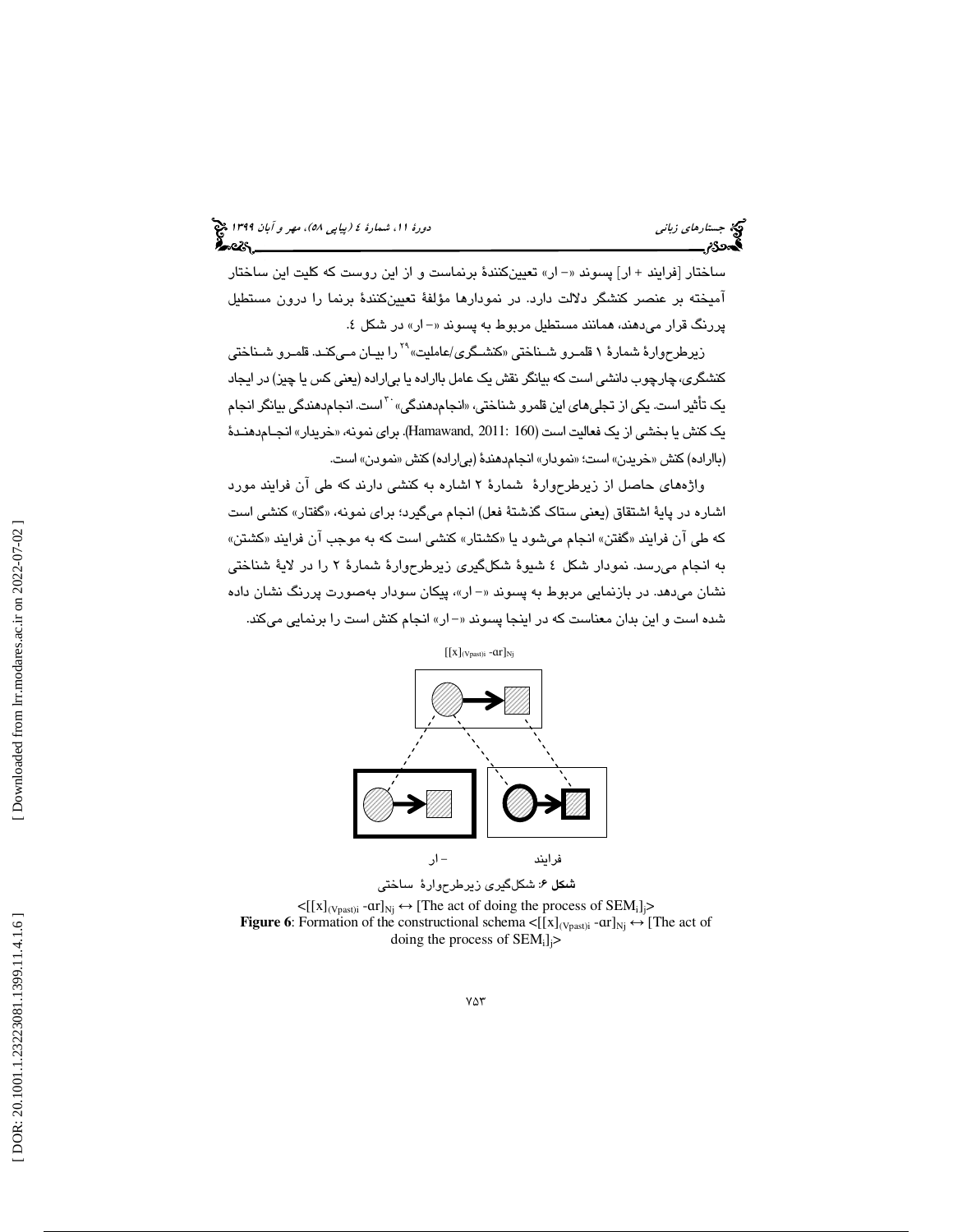پارسا بامشادی و همكار رويكردي ساختی ـ شناختی به... . . .<br>پارسا بامشادی و همكار رويكردي به است.<br>پارستان به استان به استان به استان به استان به استان به استان به استان به استان به استان به استان به استان به

زيرطرحوارهٔ شمارهٔ ۲ بيانگر قلمرو شناختی «فرايند» است كه در شكل ٦ در كادر بالا با نماد پيكان سودار (→) به نمايش درآمده است. قلمرو شناختی فرايند، حوزهای از دانش است كه بيانگر عمل و كنشي است كه براي رسيدن به يك نتيجه و فرآوردة ويژه انجام ميشود. همانگونه كه از تعريف آن برميآيد، فرايند داراي دو جزء سازندة اصلي است: كنش و نتيجه/فرآورده. بريافت ما از كنش مىتواند به دو صورت باشد: ۱) بهصورت زنجيرى و گامېهگام؛ ۲) بهصورت كلى و يكباره 156 2011: ,Hamawand(. واژههاي حاصل از زيرطرحوارة شمارة 2 (همچون گفتار، كشتار، و ) رفتار) بريافتي كلي و تجمعي از كنشهاي بيانشده در ستاك فعل ارائه ميدهند. براي نمونه، «گفتار» مجموعهاي از كنشهاي «گفتن» است يا «كشتار» مجموعهاي از عملهاي «كشتن» است.

در زيرطرحوارهٔ ساختی شمارهٔ ۳ پسوند «- ار» به ستاک گذشتهٔ فعل افزوده شده و واژههايي ميسازد كه نشانگر نتيجه و فرآوردة انجام فرايندي است كه در پاية اشتقاق بيان شده است؛ برای نمونه، هنگامی که فرایند «ساختن» انجام گیرد انچه بهدست میاید «ساختار» نامیده میشود. یا هنگامی که فرایند «(به هم) پیوستن» انجام شود، حاصل ان «پیوستار» خواهد بود. در نمودار شكل 7 چگونگي شكلگيري اين زيرطرحوارة ساختي به نمايش درآمده است.

 $[[x]_{(Vpast)i}$  -  $ar]_{Nj}$ 



شكل 7. شكلگيري زيرطرحوارة ساختي  $\lt [[x]_{(Vpast)i} - ar]_{Nj} \leftrightarrow [The result of the process of SEM_i]$ **Figure 7:** Formation of the constructional schema  $\leq [x]_{(Vpast)i}$  - $ar]_{Nj} \leftrightarrow [The result of$ the process of  $SEM_i$ ]<sup> $\ge$ </sup>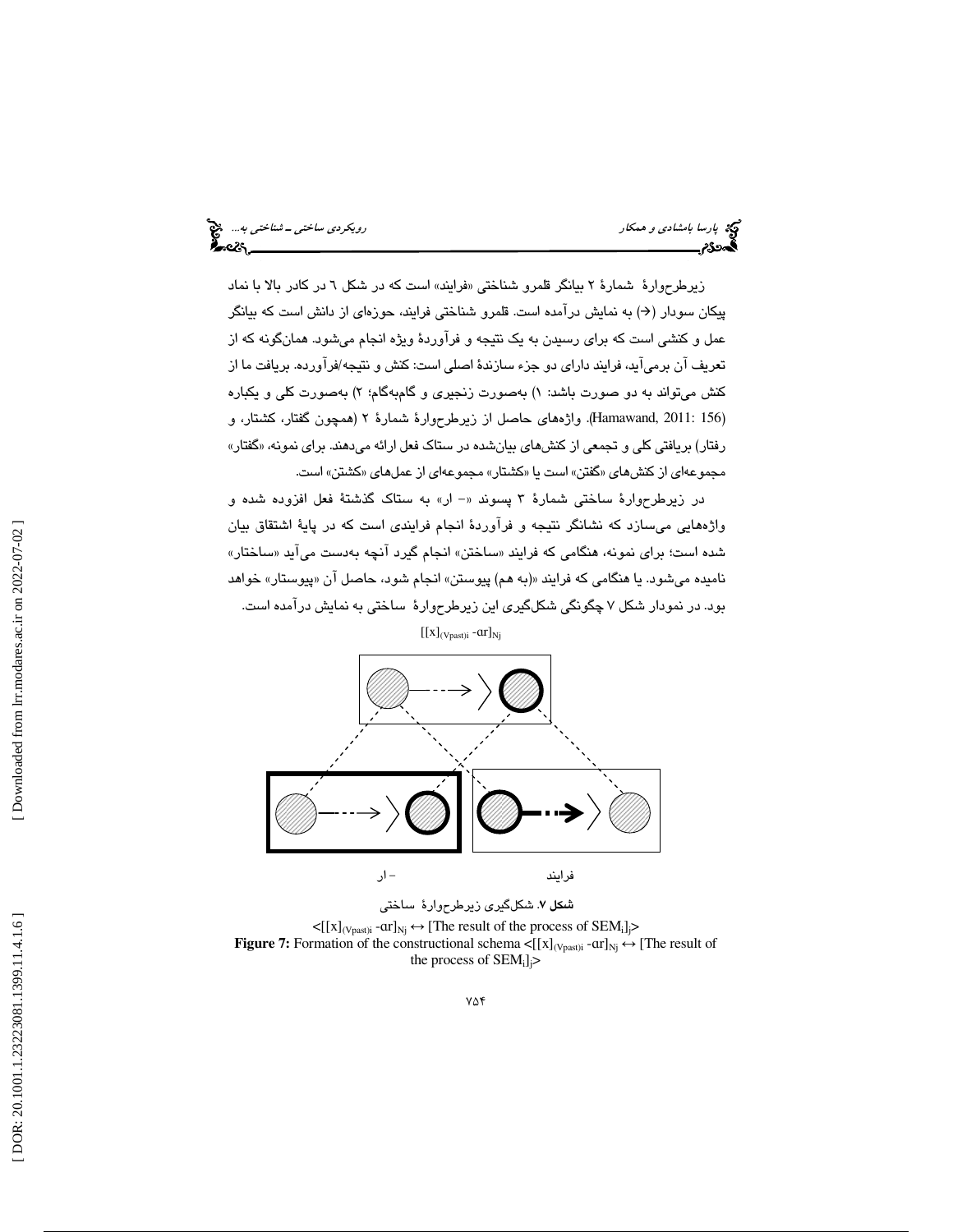زيرطرحوارة شمارة 3 قلمرو شناختي فرايند و بهطور ويژه مفهوم نتيجه و فرآوردة كنش را بیان میکند. برای نمونه، «ساختار، پیوستار، گفتار، و جستار» فراوردهٔ فرایندهای «ساختن، پيوستن، گفتن، و جستن» هستند. البته همانگونه كه در بررسي زيرطرحوارة شمارة 2 گفتيم، گفتار و جستار» ميتوانند بيانگر خود انجام فرايند نيز باشند. »

در اينجا بايد اشارهاي به واژهٔ «مردار» داشته باشيم كه چالشانگيز بهنظر ميرسد. «مردن» بيانگر رويدادي است كه در آن يك شركتكننده دخالت دارد و اين شركتكننده نقش كنشپذير را داراست. هنگامی که رویداد «مردن» به وقوع بپیوندد نتیجهٔ حاصل از ان را «مردار» مینامیم (كه البته بیشتر درمورد جانداران غیرانسان بهكار میرود). به سخن دیگر، هنگامی كه «میرنده» میمیرد، به «مردار» تبدیل میشود. نباید «مردار» را نتیجهٔ عمل «کشتن» دانست، زیرا نتیجهٔ این عمل «كَشته» ناميده ميشود. بازنمايي شناختي فرايند «مردن» و فراوردهٔ ان، يعني «مردار»، به صورت شكل ۸ است (P= كنشپذير، R= نتيجه):



**شكل ۸:** بازنمايي شناختي فرايند «مردن» و نتيجهٔ آن

**Figure 8**: Cognitive representation of the process of 'mordæn' (to die) and its result

از زيرطرحوارهٔ شمارهٔ ٤ تاكنون فقط يک واژه حاصل شده است و ان واژهٔ «گرفتار» است. از اين رو، اين زيرطرحواره به نسبت زيرطرح وارههاي ديگر سترون بهشمار ميآيد. در اينجا، پسوند «- ار» به ستاك گذشتهٔ فعل افزوده ميشود و صفتي ميسازد كه توصيفگر وضعيت اثرپذير*ى* از فرايند*ى* است كه پايهٔ اشتقاق به ان اشاره دارد؛ به سخن ديگر، «گرفتار» توصيفگر كسى/چيزى است كه فرايند «گرفتن» بر روى ان انجام شده و از انجام اين فرايند اثر پذيرفته است. اين واژه بيشتر بهعنوان صفت (مانند «آدم گرفتار، پرندهٔ گرفتار») و گاه به-عنوان اسم بهكار مي رود و تا اندازهاي دستخوش دگرگوني معنايي نيز شده است.<br>زيرطرحوارهٔ شمارهٔ ٤ قلمرو شناختي «نمود» `` را بيان ميكند. اين قلمرو شناختي حوزهاي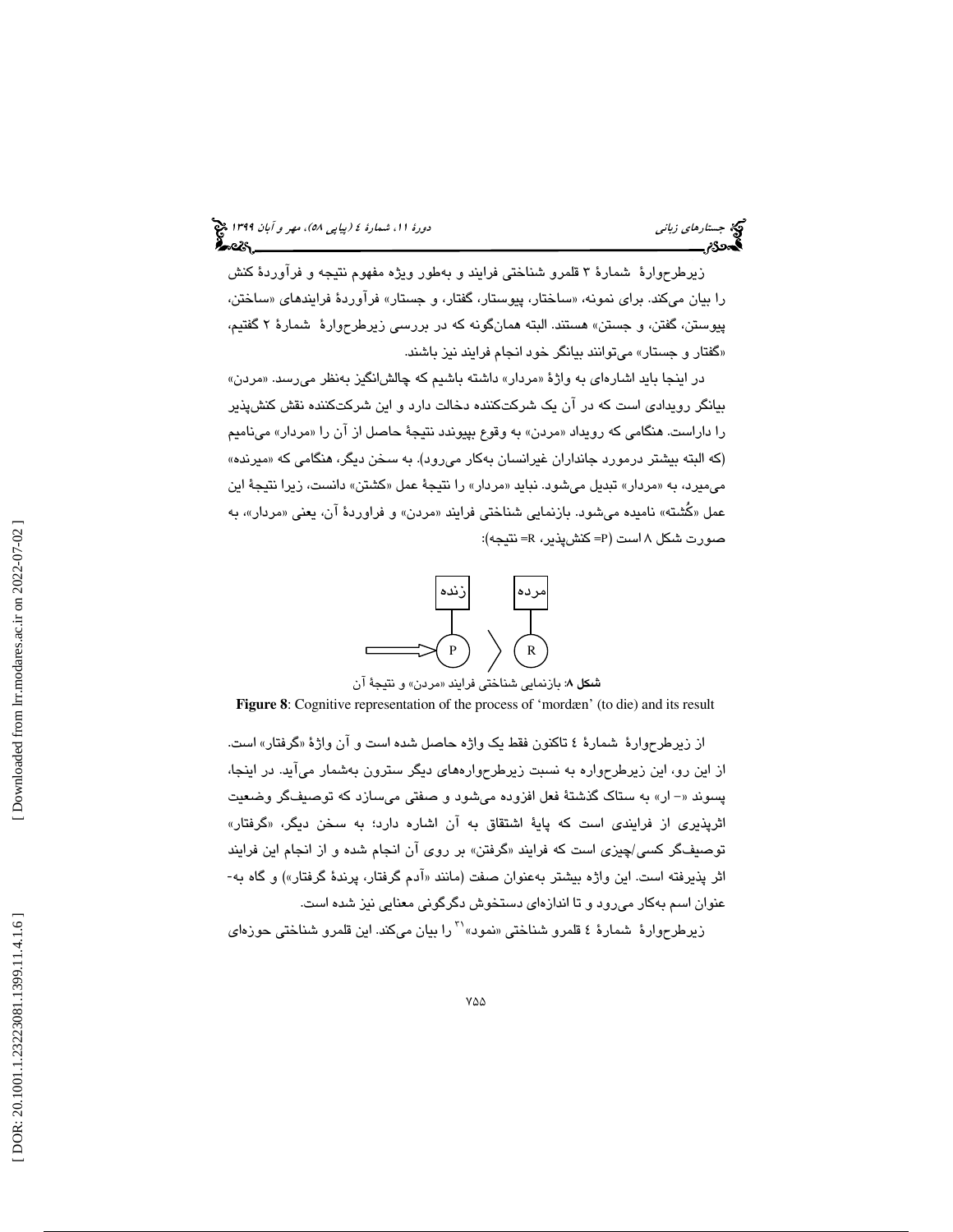پارسا بامشادی و همكار رويكردي ساختی ـ شناختی به... انتخ<br>پارسا بامشادی و همكار رويكردي به است.<br>پارسان به استان به استان به استان به استان به استان به استان به استان به استان به استان به استان به استان به ا

از دانش است كه نشاندهندة ايستايي يا پويايي يك وضعيت در گذر زمان است. زبان فارسي دارای دو نمود اصلی است: ايستايي<sup>۲۲</sup> و پويايی<sup>۳۲</sup>. نمود ايستايی بيانگر حالتی پايدار و بی**تغ**يير است، در حالي كه نمود پويايي بيانگر كنشي پيشرونده و دگرگونشونده ( 2011: ,Hamawand گرفتار» بيانگر حالتي ثابت و ايستاست كه بر كنشپذيري تحميل شده است. 164). واژة «

۲) [اسم + ار]. تا اينجا زيرطرحوارههاي گوناگون [ستاک گذشته + ار] را بررسي كرديم. افزون بر اين، پسوند «- ار» در تعداد بسيار اندكي از واژهها به پايهاي از مقولة اسم افزوده میشود و اسم دیگری میسازد كه با واژهٔ پایه دارای رابطهٔ معنایی است، مانند «زنگار، دستار». بازنمايي طرحوارهاي اين ساخت را ميتوان به شكل زير درنظر گرفت:

5) < $[[x]_{Ni}$  - $ar]_{Nj} \leftrightarrow$  [The thing closely related to SEM<sub>i</sub>]<sub>j</sub>> این زیرطرحواره بیانگر قلمرو شناختی «رابطه» <sup>۲۶</sup> است. قلمرو شناختی رابطه، حوزهای از دانش است كه نشان ميدهد دو يا چند چيز يا جزء به يكديگر وابستگي دارند، با هم كار ميكنند يا از يك گونه هستند. رابطهٔ میان دو چیز میتواند بنیادین°<sup>۲</sup> یا پیرامونی<sup>۳۰</sup> باشد. رابطهٔ بنیادین رابطهای ضروري، حتمي و اصلي است در حالي كه رابطهٔ پيراموني رابطهاي فرعي، ثانويه و سطحي است (Hamawand, 2011: 169). پسوند «–ار» در واژههای «دستار، و زنگار» (زیرطرحوارهٔ شمارهٔ ٦) بیانگر رابطهٔ پیرامونی است؛ «دستار» چیزی است که با «دست» رابطهٔ پیرامونی دارد (چیزی که با آن دست را پاک میکنند)<sup>۳۷</sup> و «زنگار» چیزی است که با «زنگ» رابطهٔ پیرامونی دارد.

گفتنـي اسـت كــه پســوند «– ار» در برخـي واژههــاي مشــتق-مركـب همچــون «نــامېـُـردار، فرمانبردار، باربردار» نيز به كار مـي رود و معنـاي كنشـگري دارد. از ميـان زيرطـرح وارههـاي پسوند «- ار»، در اين گونـه واژههـا تنهـا زيرطـرحوارهٔ داراي معنـاي كنشـگري (زيرطـرحوارهٔ شمارهٔ ۱) شركت مىكند و ديگر زيرطرحوارەها شركت نمىكنند.

در ساختواژة ساختي و دستور شناختي هر الگوي واژهسازي درواقع طرح وارهاي دانسته ميشود كه حاصل فرايند طرحوارهسازي است كه زبانوران بر اساس واژههاي مشتق يا مركب زبان خود انجام ميدهند. هر طرحواره ميتواند داراي زيرطرح وارههايي باشد كه ميان آنها رابطة شبكهاي و پايگاني وجود دارد. جدول 1 اين ساختارهاي ساختواژي و مفهومي/معنايي، زيرطرح وارههاي هر يك از آنها، عناصري كه در هر زيرطرحواره برنمايي ميشود و نيز قلمرو شناختي مربوط به هر زيرطرحواره را نشان ميدهد.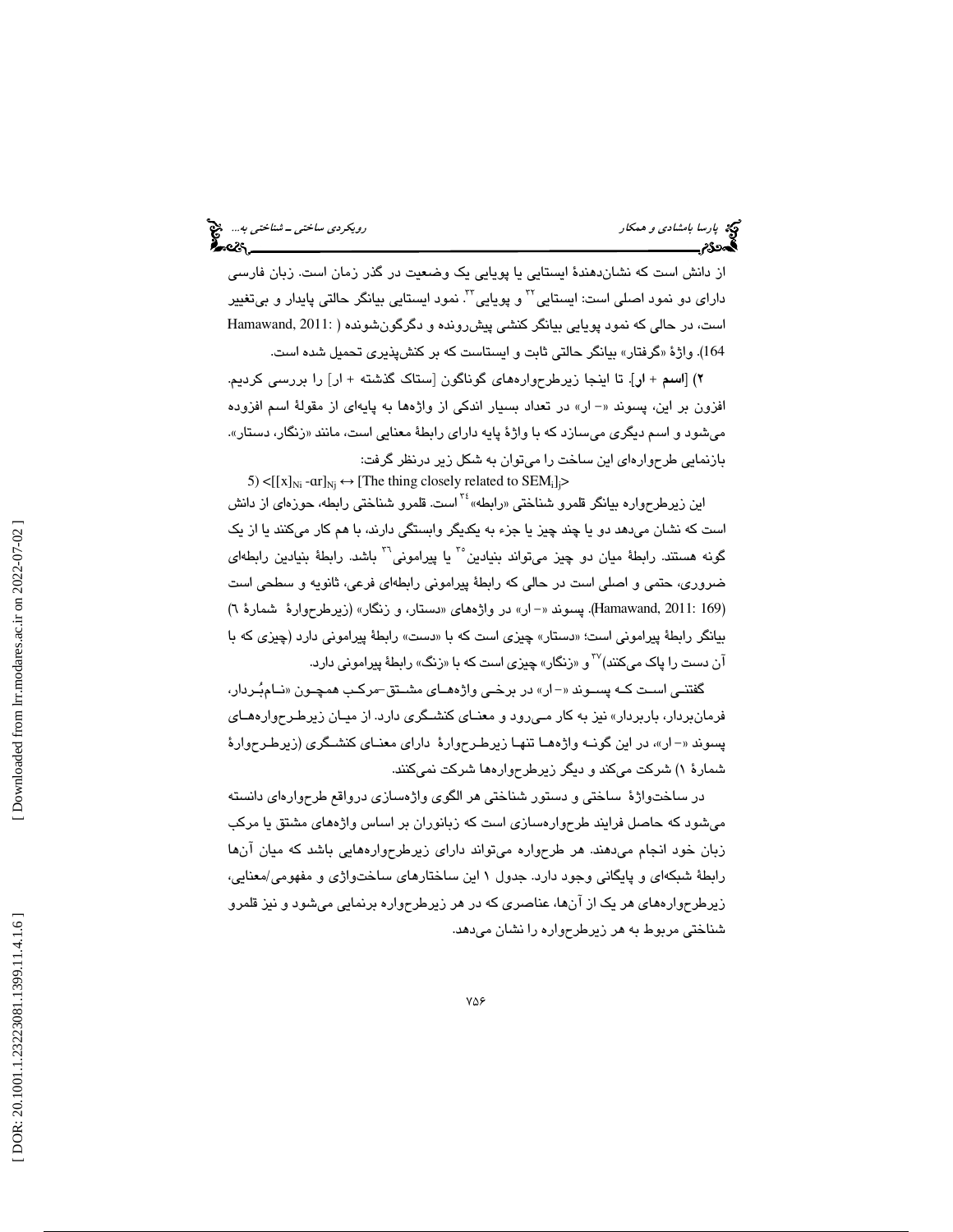(پياپي 58)، مهر و آبان 1399 جستارهاي زباني دورة ،11 شمارة 4

جدول : 1 ساختارهاي ساختواژي و معنايي واژههاي حاصل از پسوند ار - « » و زيرطرحوارههاي متناظر با آن ها

Table 1: Morphological and semantic structures of the suffix '-ar' and their corresponding subschemas

| قلمرو شناختى | برنمایی                  | زيرطرحواره               | ساختار معنايى | ساختار ساختواژى |
|--------------|--------------------------|--------------------------|---------------|-----------------|
| كنشگرى       | كنشگر                    | $[[a]_{Vpast}-ar]_N$     | فرایند + ار   |                 |
| فرايند       | عمل انجام فرايند         | $[[a]_{Vpast}-ar]_N$     | فرایند +ار    | ستاک گذشته +ار  |
| فرايند       | فرآورده/نتيجه            | $[[a]_{Vpast}-ar]_{N/A}$ | فرایند + ار   |                 |
| نمود         | ویژگی اثرپذیری از فرایند | $[[a]_{Vpast}-ar]_{N/A}$ | فرایند + ار   |                 |
| رابطه        | ڇيز                      | $[[a]_N - ar]_N$         | چيز +ار       | اسم + ار        |

همانگونه كه در جدول 1 ديده ميشود، تفاوت اصلي ميان زيرطرح وارههاي گوناگون پسوند «-ار» در برنمايي آنهاست و هر زيرطرحواره بخش يا جنبهٔ خاصي از محتواي مفهومي خود را برنمايي ميكند. چهار زيرطرحوارة نخست (داراي ساختار [ستاك گذشته + ار]) داراي محتواي مفهومي «فرايند» هستند در حالي كه زيرطرحوارهٔ پنجم (داراي ساختار [اسم + ار]) دارای محتوای مفهومی «رابطه» است. میان این زیرطرحوارهها از لحاظ جایگاه جزئیاتافزایی<sup>۳۸</sup> تفاوت چنداني ديده نمي شود، زيرا در جايگاه جزئياتافزايي بيشتر زيرطرحوارهها مفهوم فرايند قرار ميگيرد. جايگاه جزئياتافزايي يعني جايگاهي تهي در ساختار آميخته كه توسط عنصر ديگری پُر میشود. در طرحوارهٔ «alx-arl»] متغير a جايگاه جزئياتافزايي را نشان میدهد كه ميتواند با عنصري از مقولة فعل (به صورت ستاك گذشته) يا اسم پر شود. در جدول 1 ستون مشخصسازي معادل همان جايگاه جزئياتافزايي است.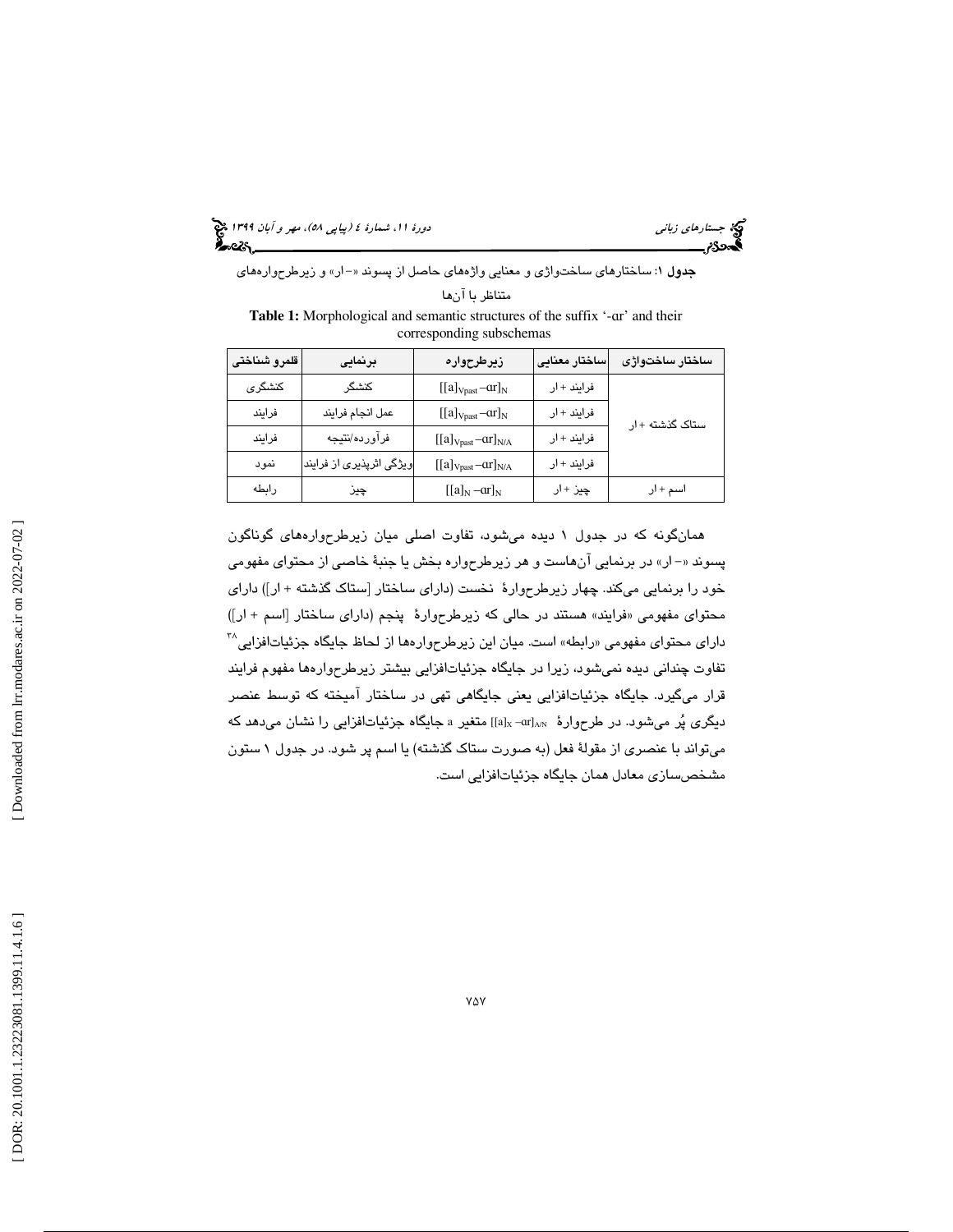

شكل ۹: شبكهٔ طرحوارهای ــ ساختی پسوند «–ار» در زبان فارسی Figure 9: The schematic-constructional network of the suffix '-ar' in Persian

اكنون اگر بخواهيم رابطهٔ سلسلهمراتبي ميان طرحوارهٔ اشتقاقي al<sub>x –</sub>arl<sub>an</sub>]] و زيرطرح وارههاي آن را نشان دهيم به نمودار شكل 9 دست مييابيم. هر چه در اين نمودار از بالا به پايين رويم از ميزان طرح وارهبودگي كاسته شده و بر ميزان مشخصبودگي افزوده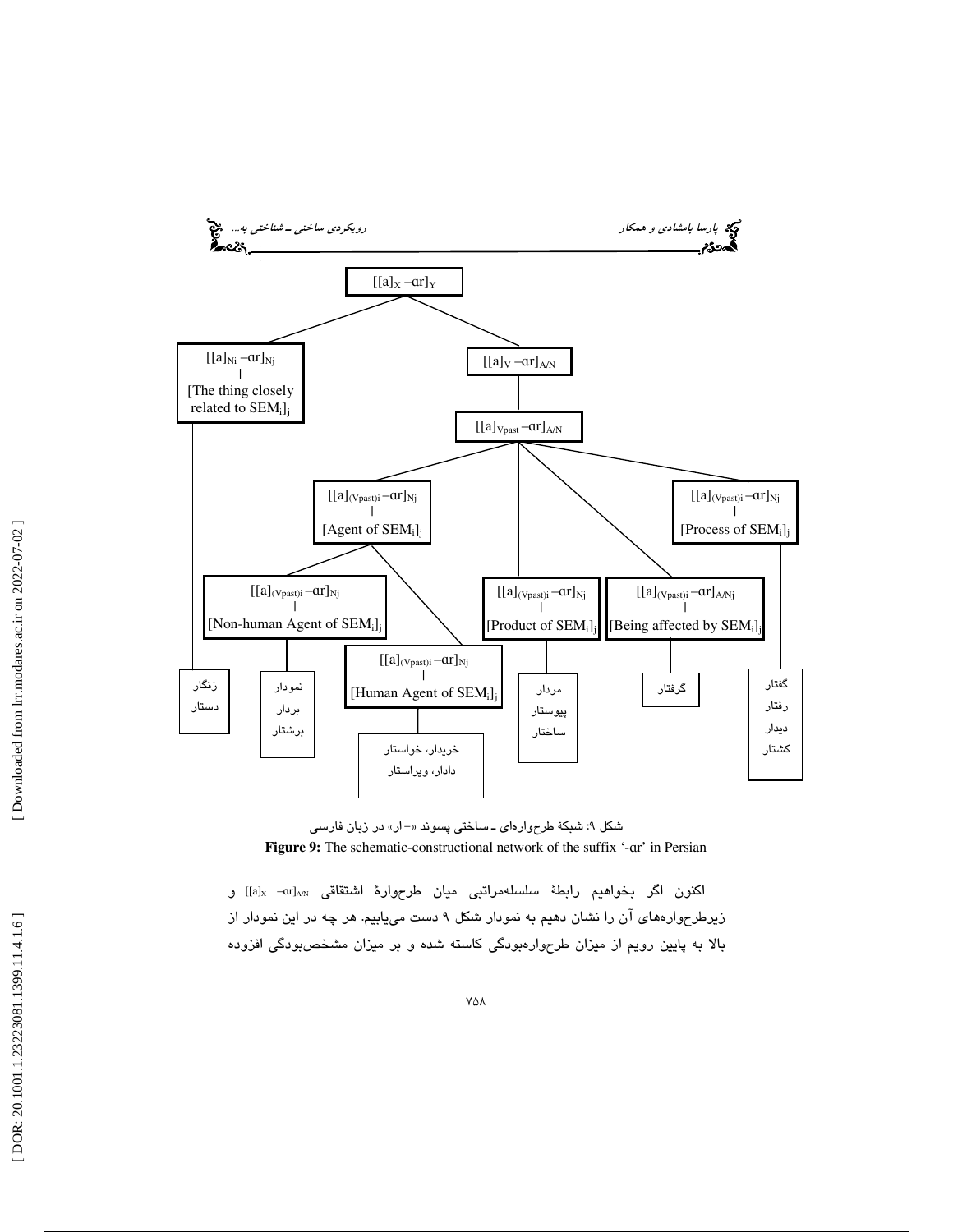## (پياپي 58)، مهر و آبان 1399 جستارهاي زباني دورة ،11 شمارة 4

ميشود تا اينكه در پايينترين سطح به واژههاي كاملاً عيني داراي پسوند «-ار» ميرسيم. در ميان واژههاي داراي پسوند «–ار» دو واژهٔ «پرستار» و «پديدار» داراي ساختاري يگانه و دور از انتظار هستند. «پرستار» بهظاهر از ستاک حال مصدر «پرستیدن»، یعنی «پرست»، و پسوند «- ار» ساخته شده است. ولي مرادي (١٣٨٦: ٩٤-٩٥) با رد اين موضوع، ريشهٔ اين واژه را در زبان كردي دانسته است. وي اين واژه را حاصل افزودن پسوند -« ار» به ستاك گذشتة فعل parasten در زبان كردى مىداند. ستاك گذشتهٔ اين فعل parast است به معناى «محافظت كردن، دفاع كردن». با توجه به يگانه و دور از انتظار بودن واژهٔ «پرستار» در زبان فارسى، اين تبيين پذيرفتني بهنظر ميرسد.

پديدار» هم كه در نگاه نخست بهنظر ميرسـد داراي سـاختار [صـفت + ار] باشـد، مـوردي واژة « استثنايي و يگانه در ميان واژههاي ساختهشده با پسوند «–ار» بـهشـمار مـي آيـد. ولـي همچنـان كـه حسندوست (١٣٩٥: ٦٤٣) گفته، اين واژه از ريشهٔ pad dīdār فارسى ميانه است و ساختار ان را بايد [پَد + دیدار] دانست. پس نمیتوان گفت كه در اینجا پسوند «–ار» به صفت «پدید» افزوده شده است.

### . نتيجه 5

در ايـن پـژوهش بـه بررسـي واژههـاي مشـتق داراي پسـوند «– ار» پـرداختيم؛ طـرحوارههـا و زيرطرح وارههاي ساختي حاكم بر اين واژهها را شناسايي و ويژگيهاي صـوري و معنـايي هـر يك از آنها را واكاوي كرديم و رابطة سلسلهمراتبي ميان آنها را نشـان داديـم. همچنـين نقـش فرايند شناختي «بريافت» و بەويژه دو جنبۀ مهم از ان، شامل برنمـايي و مشــخصســازي را در شكلگيري هر يك از زيرطرح وارههاي سـاختي در قالـب نمودارهـايي نشـان داديـم و در پايـان قلمروهاي شناختي مربوط به هر زيرطرحواره را بررسي كرديم.

دريافتيم كه پسوند «- ار» در پنج زيرطرحوارهٔ متفاوت بهكار مىرود: 1)  $\leq$ [[x]<sub>(Vpast)i</sub> - ar]<sub>Nj</sub>  $\leftrightarrow$  [The agent who perform the process of SEM<sub>i</sub>]<sub>j</sub>> مانند: خريدار، خواستار، دادار، ويراستار، فروختار، پذيرفتار، فريفتار، نمودار، بردار البته اين زيرطرحواره خود ميتواند داراي دو زيرطرحوارة ديگر (يكي براي كنشگرهاي انسان و يكي غيرانسان) باشد.

2) < $[[x]_{(Vpast)i}$  - $ar]_{Nj} \leftrightarrow [The act of doing the process of SEM<sub>i</sub>]$ > مانند: گفتار، رفتار، ديدار، كردار، كشتار، خواندار، شنيدار، جستار، گشتار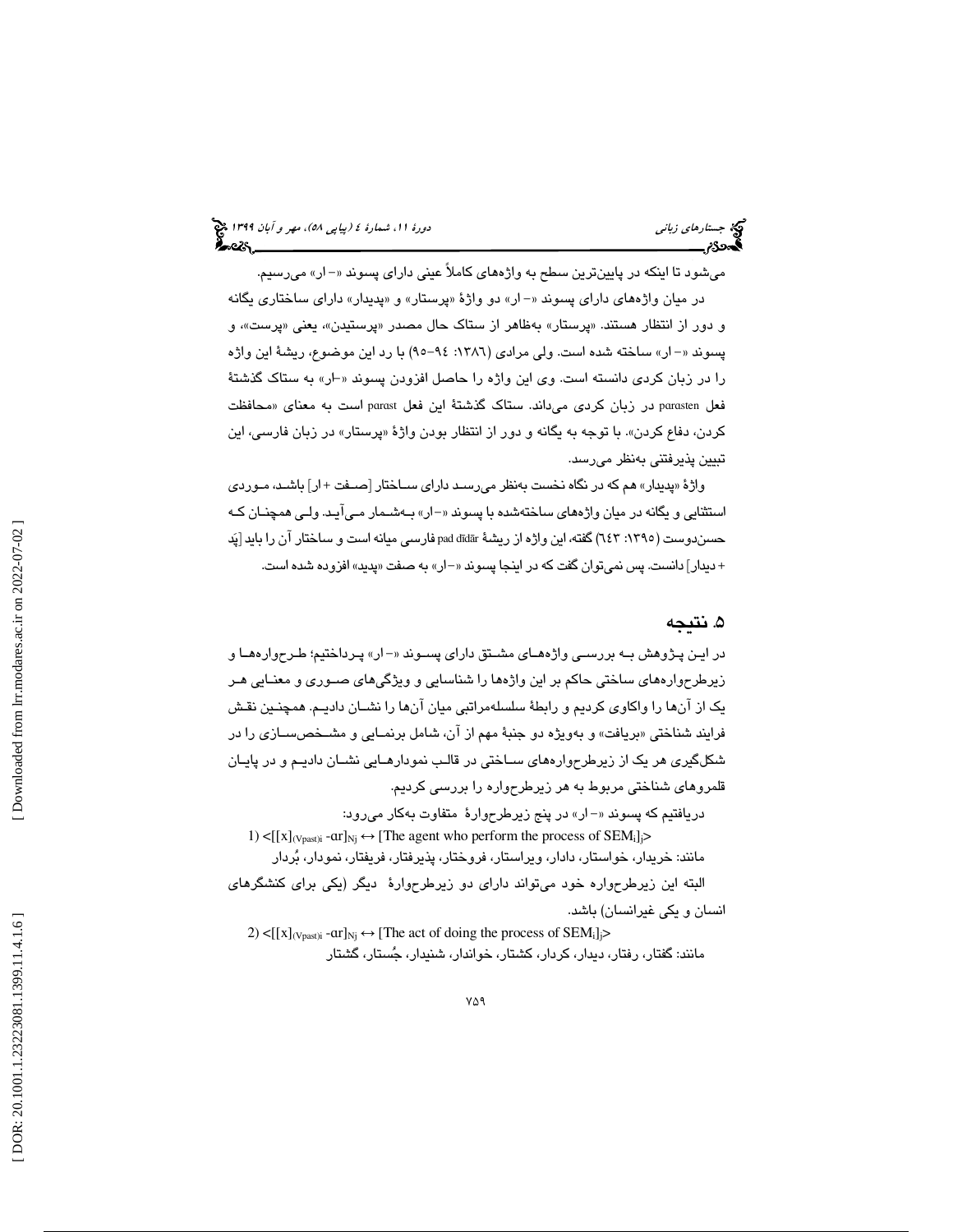| رویکردی ساختی – شناختی به چیخ<br>مناطقه |  |
|-----------------------------------------|--|
|                                         |  |

3) < $[[x]_{(Vpast)i} - ar]_{Nj} \leftrightarrow [The result of the process of SEM_i]$ 

مانند: مردار، ساختار، پيوستار، بافتار، ريختار

4) < $[[x]_{(Vpast)i}$  -ar] $_{A/Nj} \leftrightarrow$  [The property of being affected by the process of SEM<sub>i</sub>] $>$ مانند: گرفتار

5) < $[[x]_{Ni}$  -ar $]_{Nj} \leftrightarrow$  [The thing closely related to SEM<sub>i</sub>] $>$ مانند: زنگار، دستار

اين زيرطرح وارهها بهترتيب قلمروهاي شناختي كنشگري، فرايند (انجامدهندگي)، فرايند (فرآورده)، نمود، كنشگري و رابطه را بيان ميكنند.

بر پايهٔ بررسي *ه*اي انجامشده ميتوان گفت كه پسوند «– ار» تكواژي معنادار اسـت، ولـي از آنجا كه تكواژي وابسته است و بهتنهايي و آزادانه نميتواند بهكار رود، معناي آن نيز وابسته به زيرطرح وارههايي است كه در آنها بهكـار مـي رود و تنهـا از طريـق ايـن زيرطـرح وارههـا قابـل دسترسي است. به سخن ديگر، اين پسوند در هر ساختي كـه قـرار گيـرد معنـاي ويـژه اي از آن ساخت ميپذيرد. بر اين پايه بايد گفت كـه سـاخت معنـاي خـود را بـر پسـوند (و حتـي گـاه بـر <sup>۳۹</sup> مینامند. تكواژهای آزاد) تحميل میكند، زيرا ساخت به خودی خود و جدا از اجـزای ســازندهٔ آن معنــادار

اگر همة مفهومهاي مرتبط با قلمرو شناختي فرايند را روي پيوستاري بـه شـكل زيـر نشـان دهيم، آنگاه پسوند «- ار» در هر يک از زيرطرحوارهٔ پنجگانهاي كه به ستاک گذشتهٔ فعل افـزوده ميشود، بخشي ويژهاي از اين پيوستار را برجسته ميسازد.

| نتيجه | كنشپذير | كنش   | کنشگر بیاراده | کنشگر بااراده |
|-------|---------|-------|---------------|---------------|
|       |         |       |               |               |
| مردار | گرفتار  | گفتار | نمودار        | خريدار        |
| گفتار |         | جستار | بردار         | خواستار       |
| جستار |         | كشتار |               | ويراستار      |

شكل 10: پيوستار قلمروهاي شناختي مرتبط با پسوند »ار - « **Figure 10:** The continuum of cognitive domains related to the suffix '- ɑr'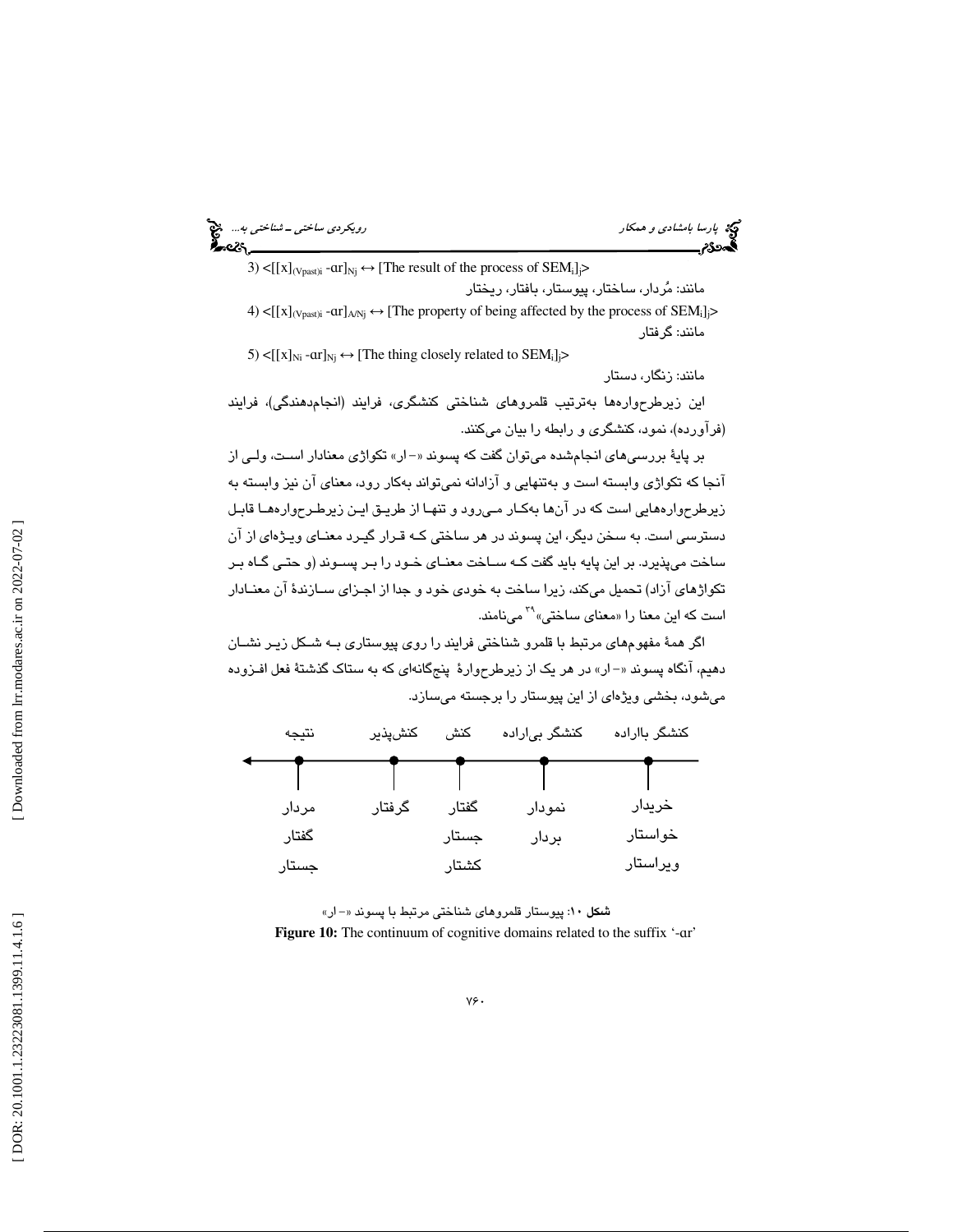با توجه به نمودار شكل ۱۰، واژههای «گفتار، جستار» هم میتوانند بیانگر كنش باشــند و هــم بيانگر نتيجهٔ انجام كنش. براي نمونــه، در «نتيجــهٔ ايــن جسـتار بــه زودي چــاپ مــيشــود» واژهٔ «جستار» بیانگر کنش است، ولی در «جستار شما را خواندم» این واژه بیانگر نتیجهٔ انجـام کـنش است.

از آنجا كه تاكنون از دستاوردهاي زبانشناسـي شـناختي و بـه ويـژه دسـتور شـناختي در بررسي ساختهاي اشتقاقي و تركيبي زبان فارسي چندان استفاده نشـده و شـيوة شـكل گيـري اين ساختها در سطح شناخت و نيز نقش فرايندها و قلمروهاي شـناختي در شـكل گيـري آن هـا مورد بررسي قـرار نگرفتـه اسـت، ايـن پـژوهش شـايد بتوانـد سـرآغازي بـراي ورود دسـتور شناختي به حوزة ساختواژة زبان فارسي باشد. افزون بر ايـن، تلفيـق دو رويكـرد سـاخت واژة ساختي و دستور شناختي كه در اين مقاله انجام شد كاري نو و بيسابقه است كه دستاوردهاي آن اميدبخش بهنظر ميرسد، هرچند بهرهگيري از ظرفيـت هـاي بـالقوة هـم افزايـي ميـان ايـن دو رويكرد و اظهار نظر قطعي دربارة دستاوردهاي آن نيازمند انجام پژوهشهاي بيشتر است.

### . حمايت مالي 6

اين مقاله مستخرج از رسالهٔ دكترى پارسا بامشادى با عنوان *اشتقاق و تر*كي*ب در زبـان فارسـي در چارچوب ساختواژهٔ ساختمحور شناختي* است كه تحت حمايت مـالي صـندوق حمايـت از پژوهشگران و فناوران كشور طي سالهاي 1396 تا 1398 به نگارش درآمده است.

### . پينوشتها 7

- 1. constructional schema
- 2. Cognitive Construction Morphology (CCM)
- 3. construction
- 4. slot
- 5. instantiation
- 6. construct
- 7. subschema
- 8. Symbolic structures
- 9. Semantic structures
- 10. phonological structure
- 11. specificity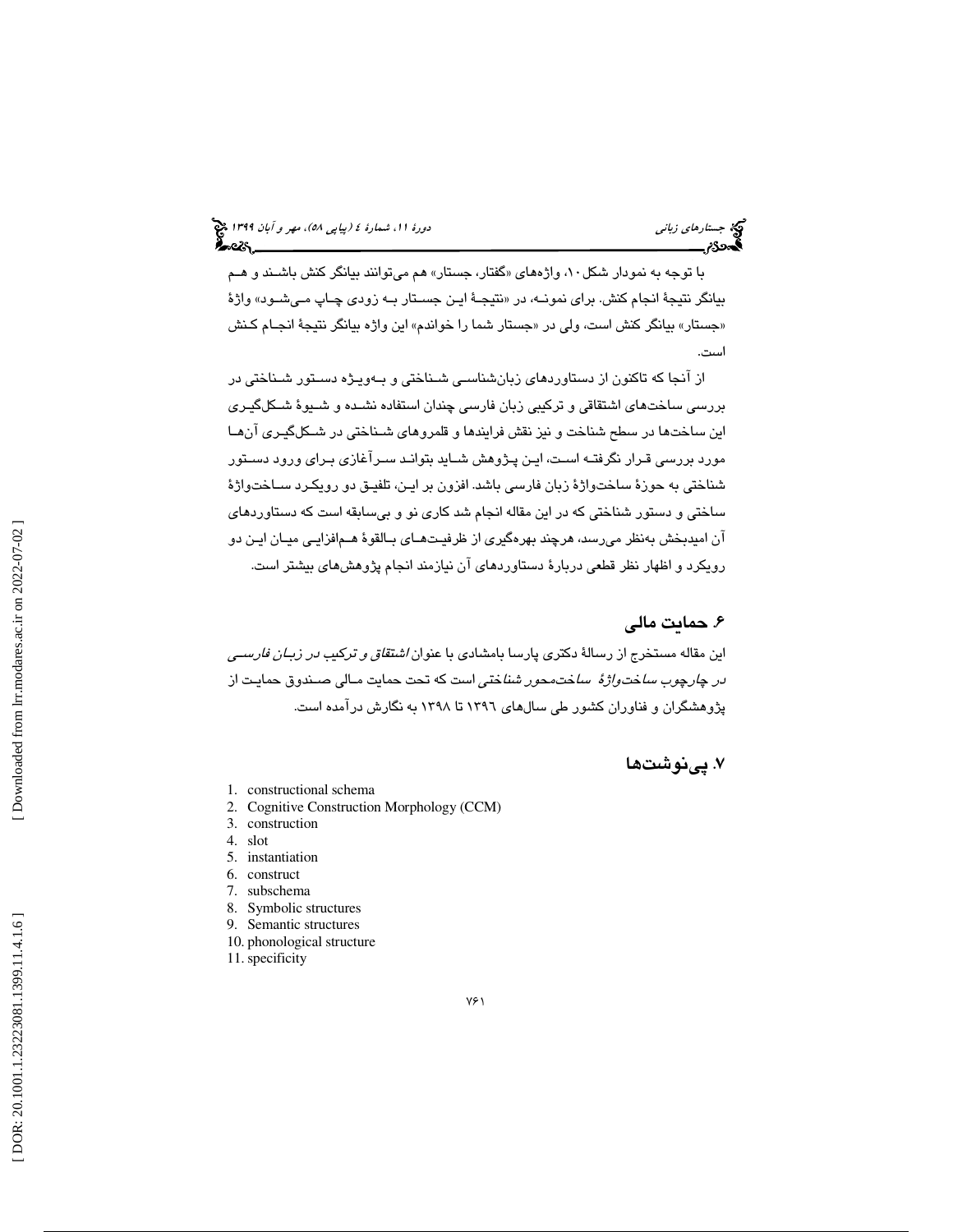| رویکردی ساختی ــ شناختی به<br>____ | که پ <i>ارسا بامشادی و همکار</i><br>گ <b>یددی میستند</b> |
|------------------------------------|----------------------------------------------------------|
| 12. focusing                       |                                                          |
| 13. prominence                     |                                                          |
| 14. perspective                    |                                                          |
| 15. schematicity                   |                                                          |
| 16. elaboration                    |                                                          |
| 17. profiling                      |                                                          |
| 18. trajector-landmark alignment   |                                                          |
| 19. base                           |                                                          |
| 20. profile                        |                                                          |
| 21. entity                         |                                                          |
| 22. thing                          |                                                          |
| 23. relationship                   |                                                          |
| 24. instrument                     |                                                          |
| 25. correspondence                 |                                                          |
| 26. component structure            |                                                          |
| 27. composite structure            |                                                          |
| 28. profile determinant            |                                                          |
| 29. agenthood                      |                                                          |
| 30. performance                    |                                                          |
| 31. aspect                         |                                                          |
| 32. state                          |                                                          |
| 33. activity                       |                                                          |
| 34. relation                       |                                                          |
| 35. essential                      |                                                          |
| $26 - 1 - 1$                       |                                                          |

36. peripheral

### 37. اين واژه دستخوش گسترش معنايي شده و به معناي سربند و عمامه هم بهكار ميرود.

- 38. elaboration site (e-site)
- 39. Constructional meaning

### . منابع 8

- بامشــادي، پ،. و انصـاريان، ش. (1394). تبيــين ســاختارهاي ناپايگـاني زبــان فارســي در چهارچوب نظريهٔ ساختواژهٔ ساختمحور. در *مجموعه مقالات سومين كنفرانس بين المللـي* پژوهشهاي كاربردي در مطالعات زبان. دانشگاه تهران، انتشار بهصورت لوح فشرده.
- بامشادي، پ،. و انصاريان، ش. (1395الف). رويكرد ساختبنياد به صـرف و كـاربرد آن در آموزش واژههاي مشتق و مركب فارسي براي فارسيآموزان. در مجموعه مقالات نخسـتين همايش واكاوي منابع آموزش زبان فارسي به غيرفارسيزبانان. به كوشش م. ميردهقـان. ج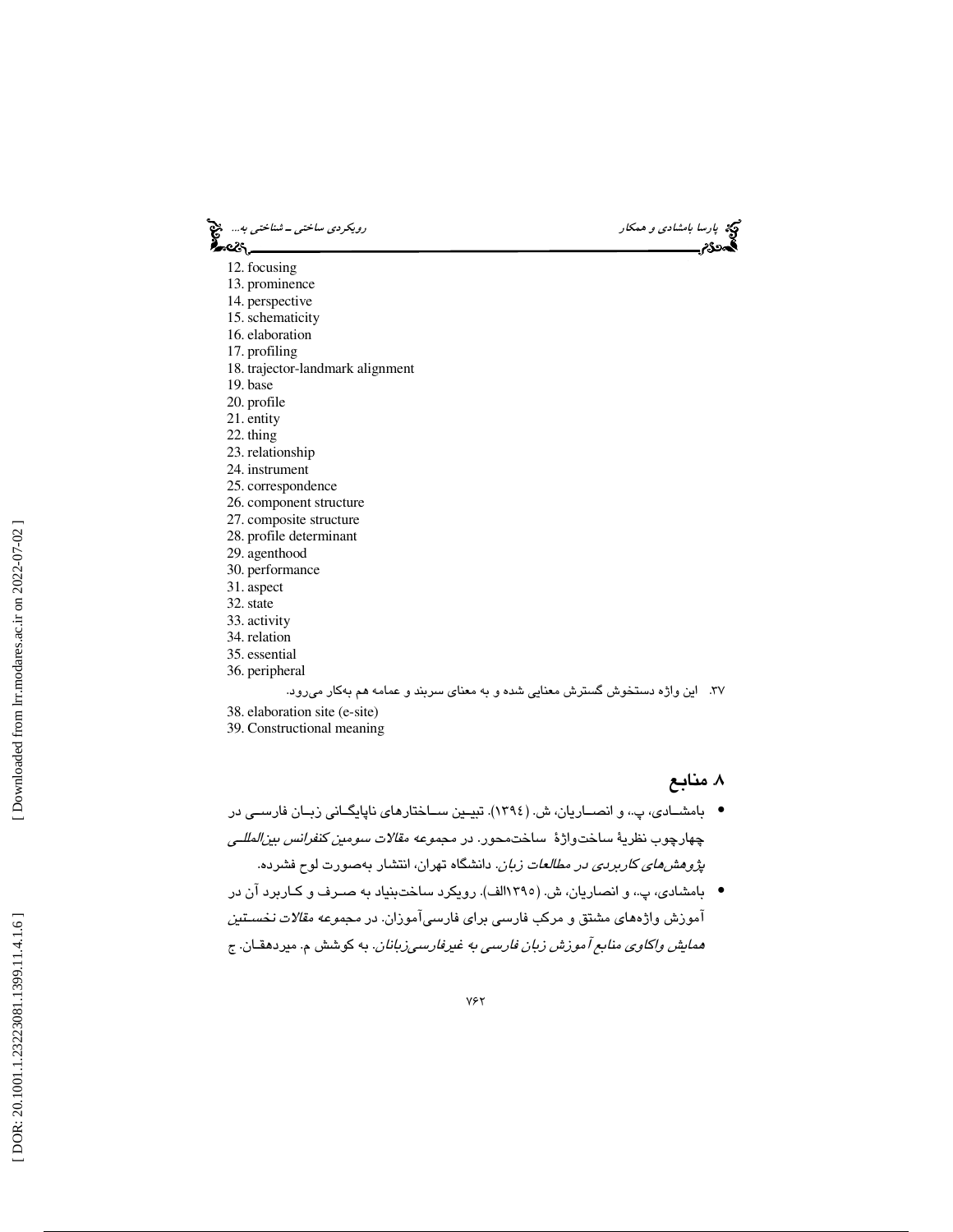## (پياپي 58)، مهر و آبان 1399 جستارهاي زباني دورة ،11 شمارة 4

۲. تهران: خاموش، صص ۹۹۹–۱۰۲۰.

- بامشــادی، پ،، و انصــاریان، ش. (١٣٩٥ب). بررســي پســوند «گــر» فارســي در چــارچوب ساختواژهٔ شناختی. در *مجموعه مقالات چهارمین همـایش ملـی صـرف* (بـه كوشـش ش. مدرس خياباني و ف. قطره). تهران: نويسة پارسي، صص -55. 35
- بامشــادي، پ،. و قطــره، ف. ( 1396). چنــدمعنايي پســوند ي « » فارســي: كنــدوكاوي در چارچوب ساختواژهٔ ساختی. *جستارهای زبانی، ۲ (*٤٢)، ٢٦٥\_٢٨٩.
	- بهشتي، ع. (١٣٥٥). *ساختمان واژهٔ زبان فارسي امروز*. تهران: چاپخانهٔ پيروز.
- حسندوست، م. (١٣٩٥). *فرهنگ ريشهشناختي زبان فارسي.* ج ۲. تهران: فرهنگسـتان زبـان و ادب فارسي .
- رفيعي، ع. (١٣٩١). مفهوم عامل در واژههاي مشتق زبان فارسي*. پژوهشهاي زبان شناسـي*، ۲، ۲۲-۱۹.
- رفيعي، ع،. و ترابـي، س. ( 1393). وراثـت و انگيختگـي رابطـة صـورت و معنـ ي در واژگـان : نمونههايي از واژهسازي زبان فارسي. *علم زبان، ٣، ٤٩* - ٦٤.
- ســامعي، ح،. و تفســيري، م. ( 1393). الگوهــاي ســاخت واژه در زبــان فارســي . تهــران: فرهنگستان زبان و ادب فارسي.
- صادقي، ع.ا. (١٣٧٠). شيوهها و امكانات واژهسازي در زبان فارسي معاصر ٣. *نشـر دانـش،*  $27 - 71.7$
- صادقي، ع.ا. (١٣٧٢). شيوهها و امكانات واژهسازي در زبان فارسي معاصر ٩. *نشـر دانـش،*  $.177 - 10V.$ 
	- صمصامي، ( م. 1346 ). پيشوندها و پسوندهاي زبان فارسي. اصفهان: مشعل. •
	- طباطبايي، ع. (1376). فعل بسيط فارسي و واژهسازي. تهران: مركز نشر دانشگاهي. •
- کریمیدوستان، غ.، و مرادی، ا. (١٣٩٠). بررسی نقش معنـایی پسـوندهای –َ نـده و –ار در زبان فارسـی. *پژوهش@ای زبانی، ۱، ۱*۰۱– ۱۲۸.
	- كشاني، خ. (1371). اشتقاق پسوندي در زبان فارسي امروز. تهران: مركز نشر دانشگاهي.
		- كشاني، خ. (1372). فرهنگ فارسي زانسو. تهران: مركز نشر دانشگاهي. •
- كلباسي، ا. (1391). ساخت اشتقاقي واژه در فارسي امروز. تهران: پژوهشگاه علـوم انسـاني •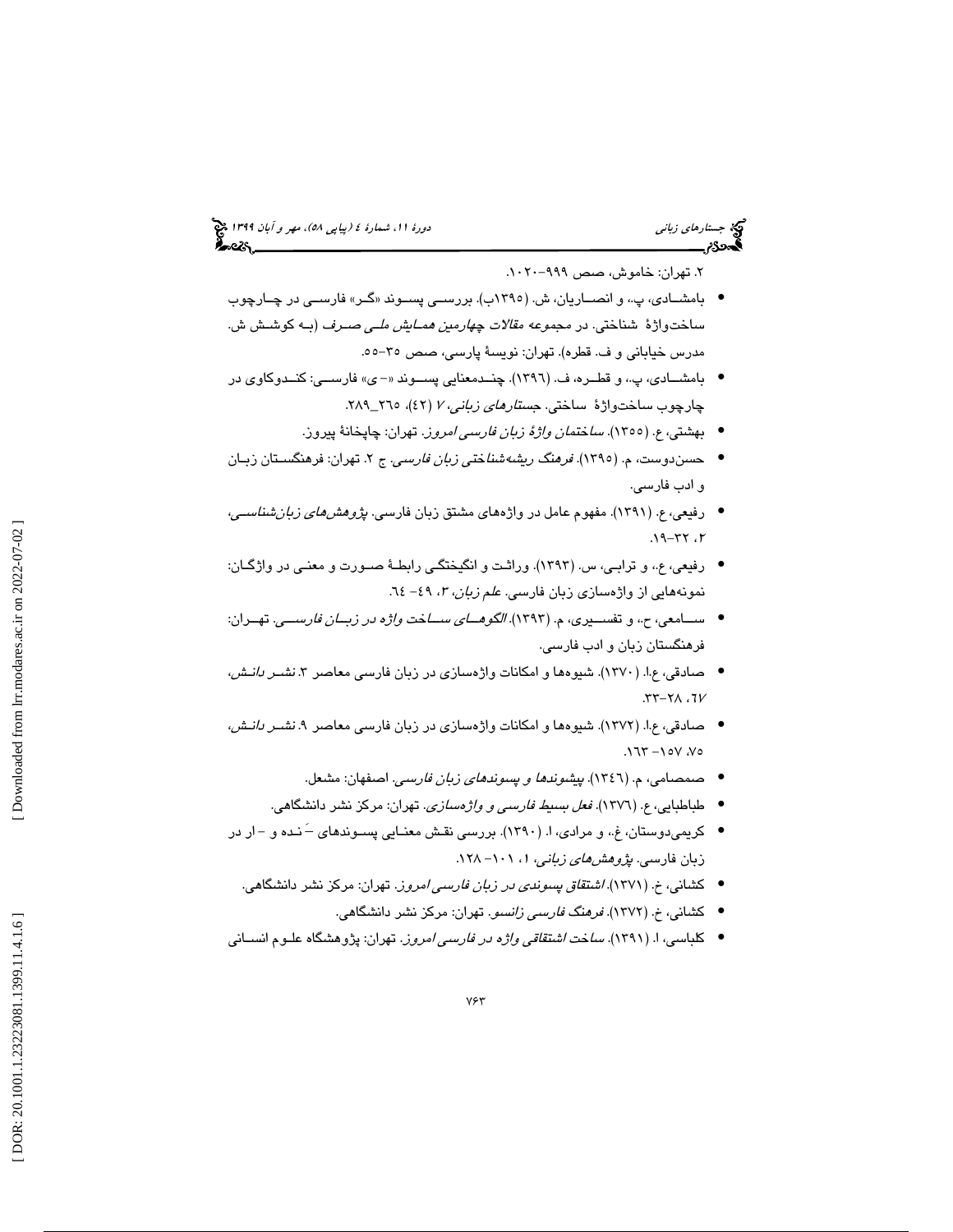و مطالعات فرهنگي.

● گلفام، ا،، و كربلائيصادق، م. (١٣٩١). ملاحظاتي بر ساخت صــفت فـاعلي در زبـان فارســي: رويكرد صرف شناختي. در مج*موعه مقالات هشتمين همايش زبان شناسـي ايـران*، دانشـگاه علامه طباطبايي، ٦٩٢-٧٠٣.

مرادي، ا. (1386). بررسي مشتقات فعـل بسـيط و فراينـدهاي مربـوط بـه آن هـا در گـويش • *سوراني*. پاياننامهٔ كارشناسي ارشد زبانشناسي، دانشگاه تربيت مدرس.

- **References:**<br>• Bamshadi, P., & Ghatreh, F. (2018). The polysemy of suffix "-i": An exploration within the construction morphology. *Language Related Research*, 8(7).Pp: 265- 289. [In Persian].
- --------------- & Ansarian, S. (2016). Explaining non-hierarchical Morphological structures In Persian within the Framework of Construction Morphology. *Proceedings of 3rd International Conference on Applied Research in Language Studies*. 28 January 2016, University of Tehran, Tehran .[In Persian].
- --------------------------------- (2016). A Construction-based Approach to Morphology and its Applications to the Teaching of Persian Derivational and Compound words. *Proceedings of First International Conference on Investigating TPSOL Textbooks* (Vol. 2), 19-20 October 2016, Shahid Beheshti University, Tehran. (Pp. 999-1020) .[In Persian].
- --------------------------------- (2017). The Persian Suffix '-gær' within the Framework of Cognitive Morphology. In Sh. Modarres Khiabani & F. Ghatreh (eds.), *Proceedings of the 4th National Conference on Morphology* (pp. 35-55). Tehran: Neveeseh Parsi. [In Persian].
- Beheshti, A. (1976). *Word Structure in Persian Language Today*. Tehran: Pirouz.
- Booij, G. (2010). *Construction morphology*. Oxford: Oxford University Press.
- Booij, G. (2016). Construction morphology. In A. Hippisley & G. Stump (eds.), *The Cambridge handbook of morphology* (pp. 424–448). Cambridge: Cambridge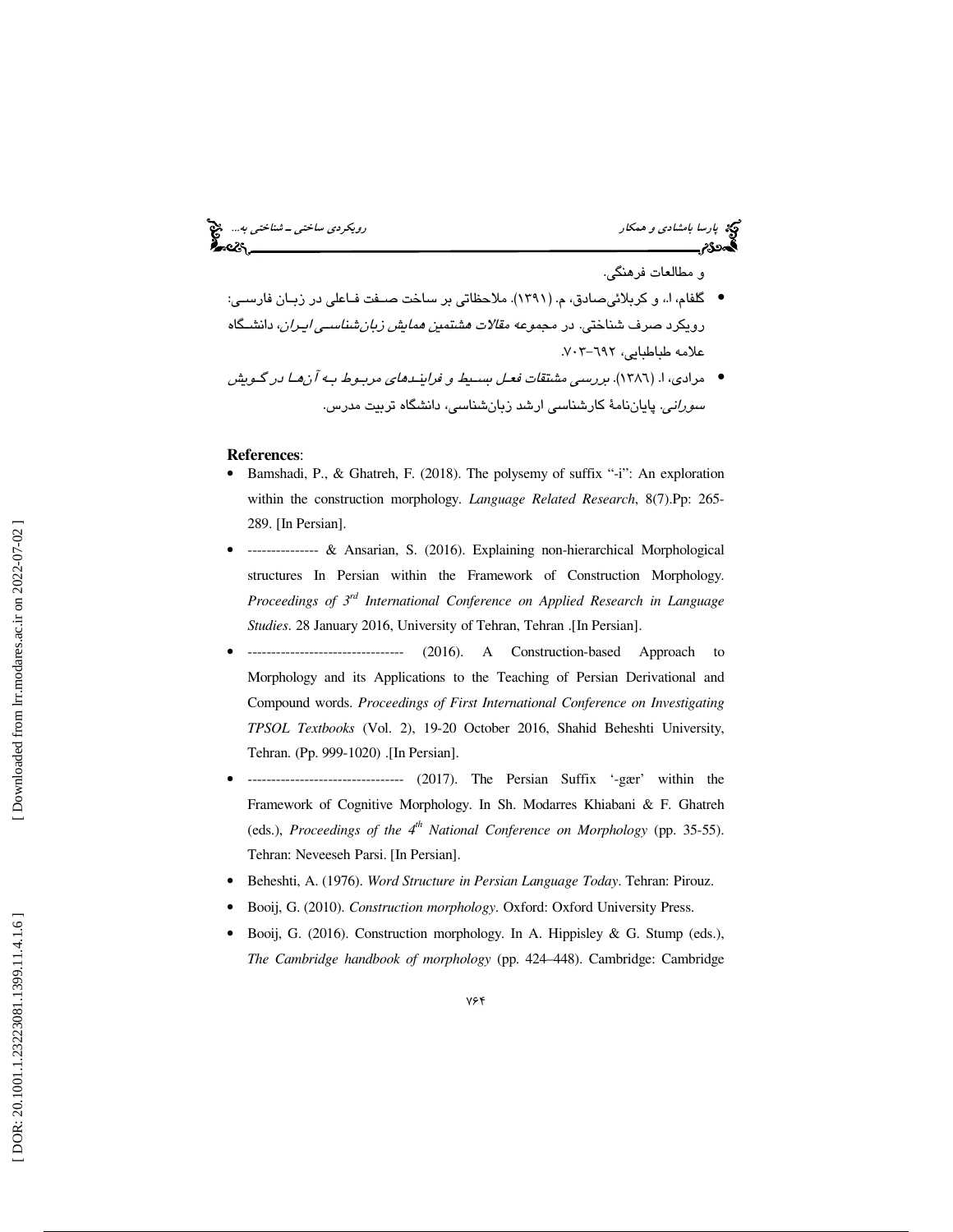### (پياپي 58)، مهر و آبان 1399 جستارهاي زباني دورة ،11 شمارة 4 ప్రాయ



University Press.

- Golfam, A., & Karbalaei Sadegh, M. (2013). Remarks on Agent Adjective Construction in Persian: Cognitive Morphology Approach". *Proceedings of 8th Iranian Conference on Linguistics* (pp. 692-703). Tehran: Allameh Tabataba'i University. [In Persian].
- Hamawand, Z. (2011). *Morphology in English: Word formation in cognitive grammar*. London/New York: Continuum.
- Hassandoust, M. (2016*). An Etymological Dictionary of the Persian Language*. Vol. 2. Tehran: The Academy of Persian Language and Literature. [In Persian].
- Kalbassi, I. (2012). *The Derivational Structure of Word in Modern Persian* (5<sup>th</sup> ed.). Tehran: Institute for Humanities and Cultural Studies. [In Persian].
- Karimi-Dustan, Gh., & Moradi, E. (2011). The study of semantic contribution of ār and -andeh Suffixes in Persian. *Journal of Language Research*, 2 (1).Pp: 101- 128. [In Persian].
- Keshani, Kh. (1992). *Suffix Derivation in Contemporary Persian*. Tehran: University Publication Centre. [In Persian].
- Keshani, Kh. (1993). *Farhang-e Farsi-e Z*ā*nsoo (Persian Reverse Dictionary)*. Tehran: University Publication Centre. [In Persian].
- Langacker, R.W. (2008). *Cognitive grammar: A basic introduction*. Oxford: Oxford University Press.
- -------------------- (2009). *Investigations in cognitive grammar*. Berlin: Mouton de Gruyter.
- Lieber, R. (2004). *Morphology and lexical semantics*. Cambridge: Cambridge University Press.
- Moradi, E. (2007). *A study of simple verbs and their derivations in Sorani dialect*. M.A Thesis, Tarbiat Modares University, Tehran, Iran. [In Persian].
- Rafiei, A. (2012). Agent meaning in the derived words of Persian. *Researches in Linguistics*, 4(7).Pp:19-32. [In Persian].